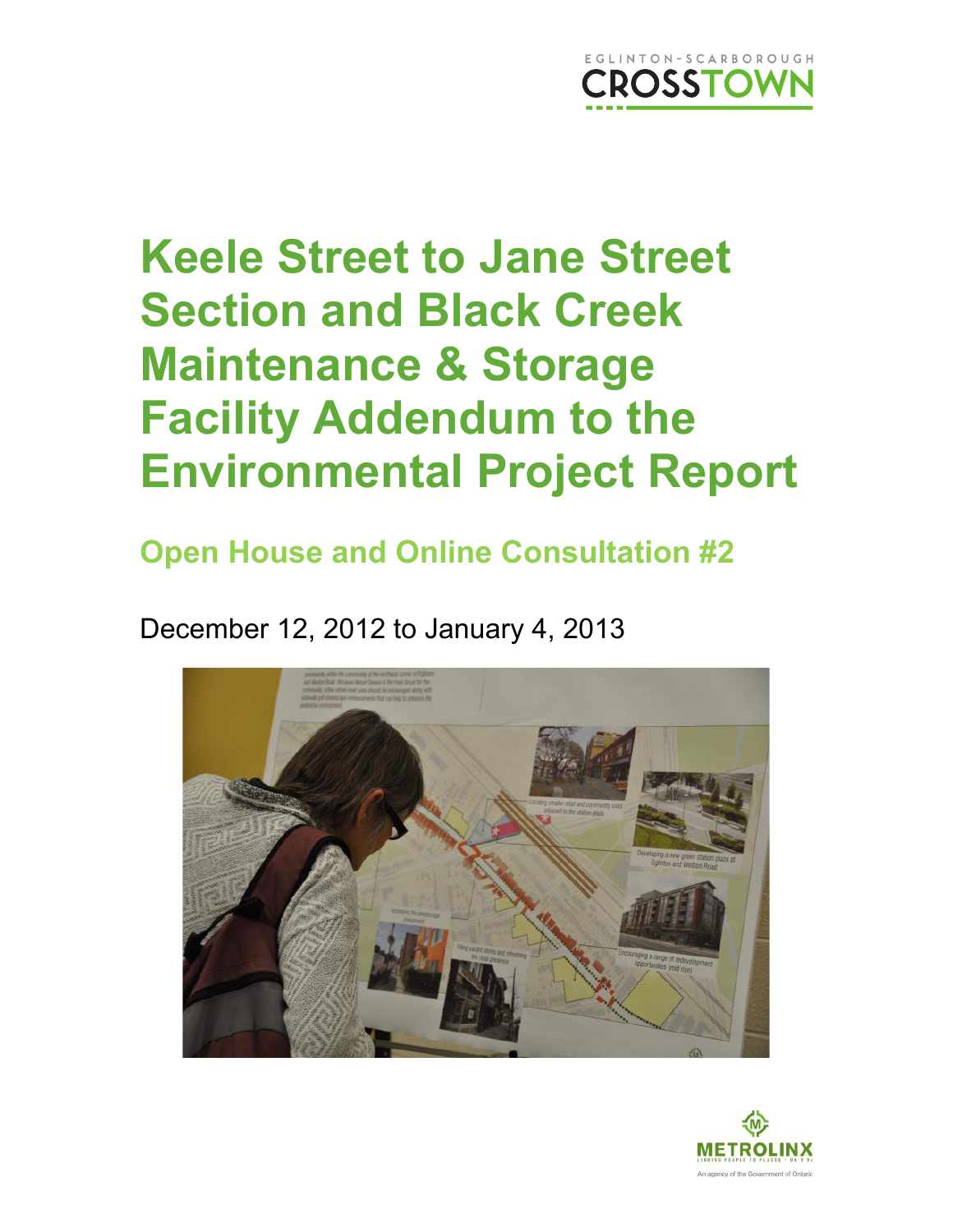### **Table of Contents**

| 1.1 Summary of Consultation Methods  4                  |                |
|---------------------------------------------------------|----------------|
|                                                         |                |
|                                                         |                |
|                                                         |                |
|                                                         |                |
|                                                         |                |
|                                                         |                |
|                                                         |                |
|                                                         |                |
|                                                         |                |
|                                                         | 6              |
| 3.6 Revitalization and Streetscaping/Land Use           | 6              |
|                                                         | 6              |
| 4.1 Change to LRT between Jane Street and Keelesdale    |                |
|                                                         | 6              |
| 4.1.1 Support and Opposition                            | 6              |
| 4.1.2 Underground Versus Above-Ground                   | 6              |
| 4.1.3 Length/Distance of the Line                       | $\overline{7}$ |
|                                                         | $\overline{7}$ |
|                                                         | $\overline{7}$ |
|                                                         | 8              |
|                                                         | 8              |
| 4.2 Mt. Dennis Station, bus terminal, passenger pick-up |                |
| and drop-off, the connections between LRT, buses and    |                |
|                                                         | 8              |
|                                                         | 8              |
|                                                         | 9              |
|                                                         | 9<br>9         |
| Questions                                               | 10             |
| 4.3 Maintenance and Storage Facility                    | 10             |
| 4.3.1 Support.                                          | 10             |
| 4.3.2 Kodak Building No.9 Legacy                        | 10             |
|                                                         | 11             |
|                                                         |                |
| 4.3.4 Neighbourhood Revitalization                      | 11             |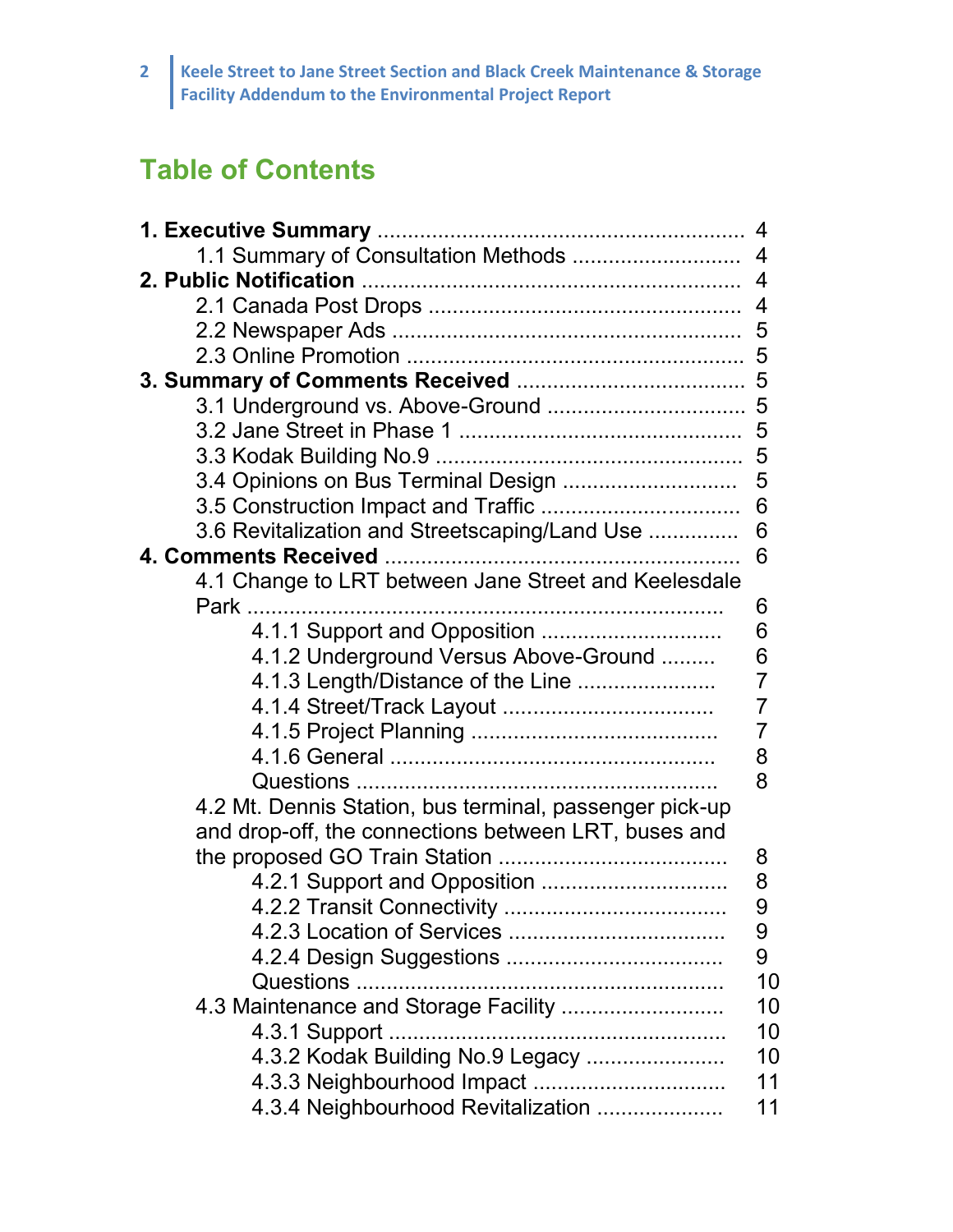

|                                                       | 11 |
|-------------------------------------------------------|----|
|                                                       | 11 |
| 4.4 Potential impacts or proposed mitigation measures | 11 |
| 4.4.1 Support                                         | 11 |
|                                                       |    |
|                                                       | 12 |
|                                                       |    |
|                                                       |    |
|                                                       | 12 |
| 4.5 Additional comments or recommendations            | 13 |
|                                                       | 13 |
| 4.5.2 Kodak Building No.9 Legacy                      | 13 |
| 4.5.3 Underground Versus Above-Ground                 | 13 |
| 4.5.4 Extension to Pearson Airport                    | 13 |
|                                                       | 14 |
|                                                       | 14 |
|                                                       | 14 |
|                                                       | 14 |
|                                                       |    |
| A. Open House Notice                                  |    |
| B. Copy of Comment Feedback Sheet                     |    |
| C. Q and As                                           |    |

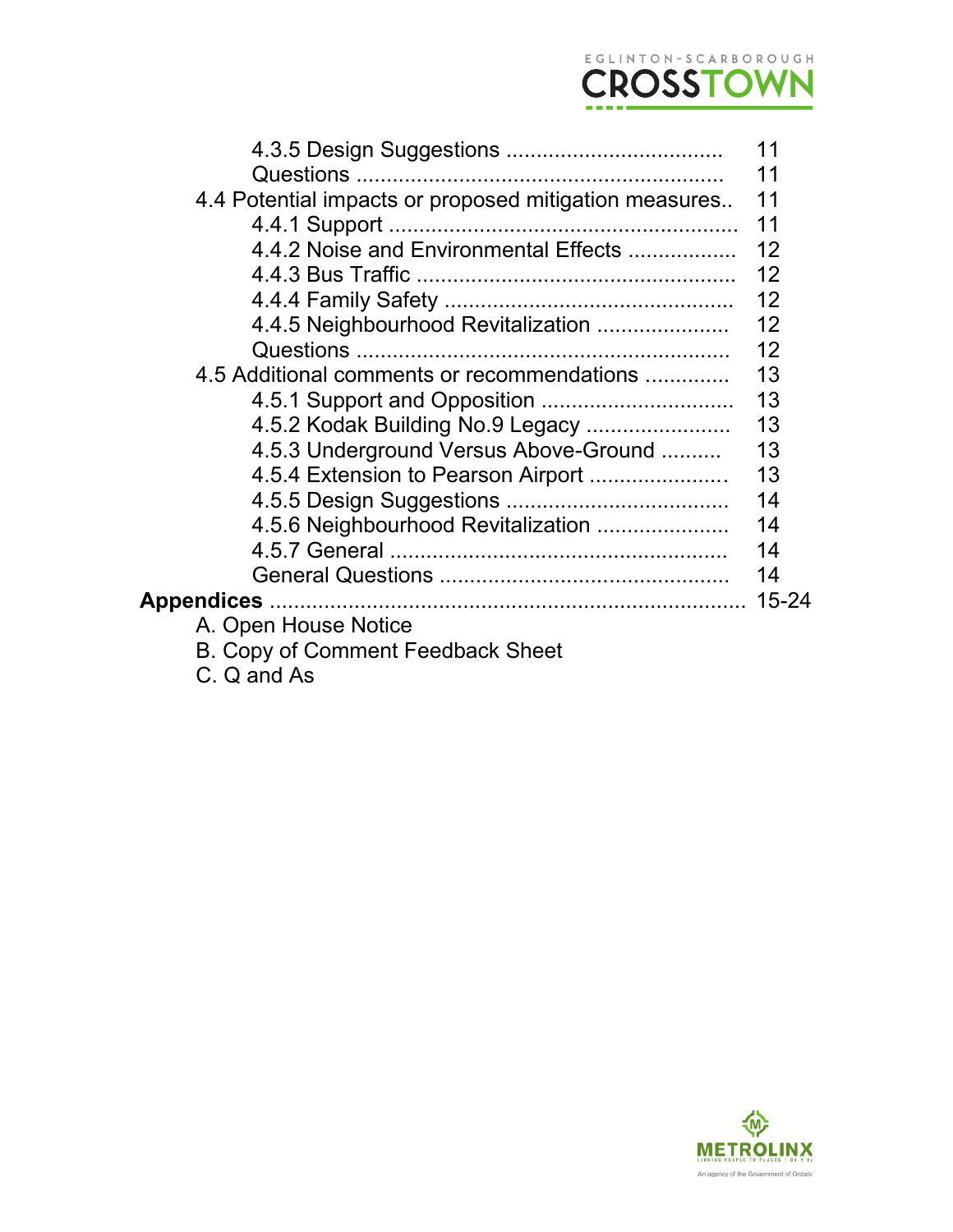### **1. Executive Summary**

On Wednesday, December 12, 2012 Metrolinx held a Public Open House at York Memorial Collegiate to discuss the preliminary planning for a new vehicle maintenance and storage facility at Eglinton and Black Creek, and a change to the west alignment of The Crosstown that will enable an underground station at Weston Road and Mount Dennis. On the same day, an online consultation launched on The Crosstown website where the display boards were posted along with questions for those who were unable to attend the Public Open House. The online consultation ran from December 12, 2012 until January 4, 2013.

The purpose of this consultation was to inform residents of changes necessitated by the Province of Ontario's changes to the Eglinton Crosstown Light Rail Transit Project, whereby the project was divided into two implementation phases in order to meet funding limitations. This phasing resulted in changes to the project in the section from Jane Street to the West Launch Shaft near Black Creek Drive and Eglinton Avenue. The Project also now includes the Black Creek Maintenance and Storage Facility as part of Phase 1, which was not assessed in the original Environmental Project Report (EPR). In addition, refinements in the operating plan for the LRT and a desire to provide a connection to future GO Train service at Mount Dennis have resulted in changes to the project. This consultation was an opportunity for participants to hear about the proposed changes and share their feedback.

#### **1.1 Summary of Consultation Methods**

The two primary methods used to engage the community and gather information during this consultation included the Open House and an online consultation. The December 12th Open House event attracted more than 89 people, many of whom provided input and voiced recommendations to the attending staff. Fourteen (14) attendees completed a written questionnaire (see Attachment B). The online survey was completed by fourteen (14) users.

### **2. Public Notification**

The following section lists the methods used to notify stakeholders and the public about the West Environmental Assessment Addendum consultation. The notices are provided at the end of the document in Appendix A.

#### **2.1 Canada Post Drops**

Between November 29 and December 4, 2012, 12,018 public notices for consultations relating to the West Environmental Assessment Addendum consultation were delivered via Canada Post to properties within an approximately 0.5 km radius of the area between Jane Street & Keele Street.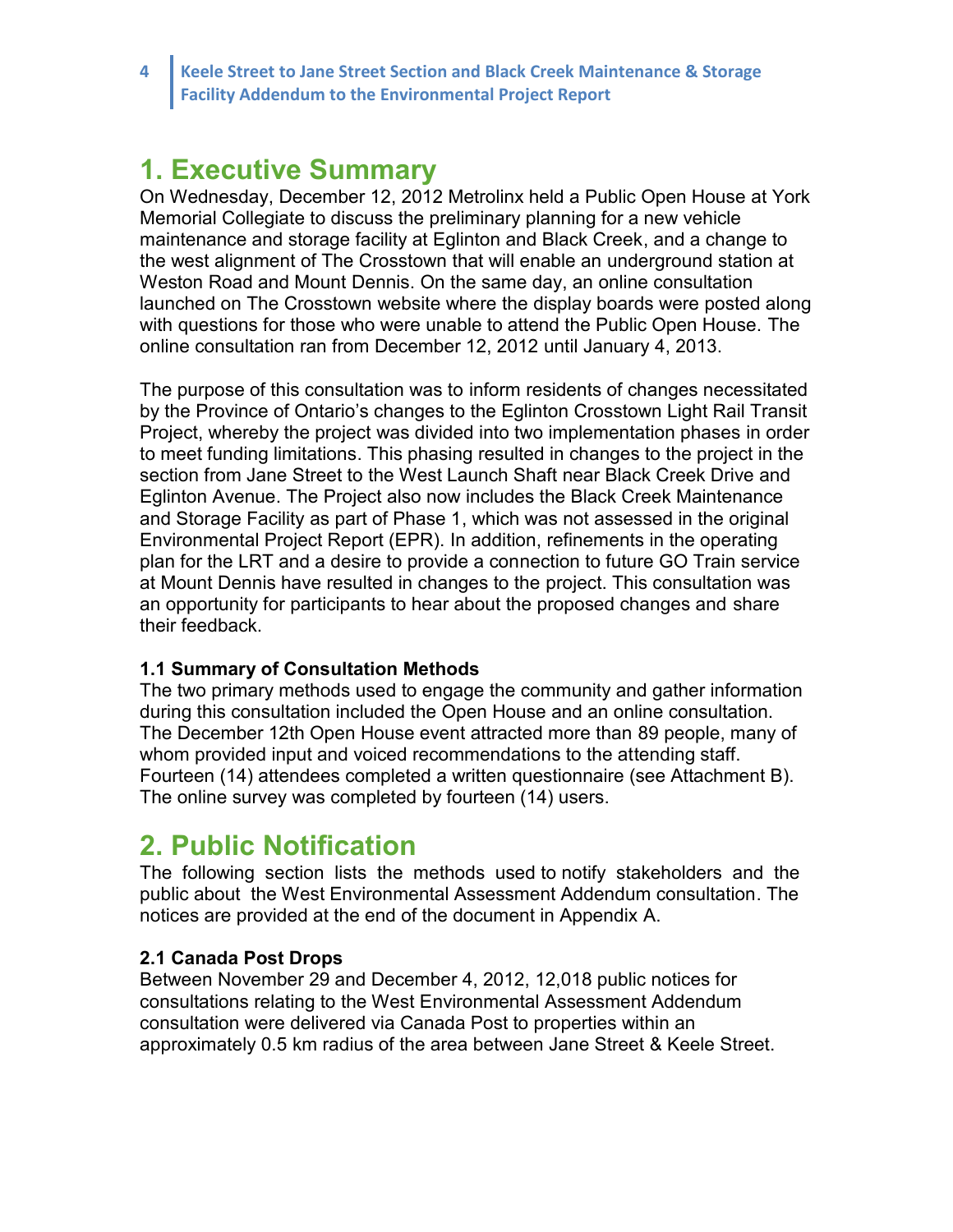

#### **2.2 Newspaper Ads**

Between November 29 and December 6, 2012, newspaper ads were published in the York Guardian and the Metro News Toronto, reaching an estimated audience of 1,343,496. All ads were printed in English.

#### **2.3 Online Promotion**

The consultation was promoted online through various digital mediums, including The Crosstown Website, Twitter feed and Facebook Fan Page. A Facebook ad was launched during this time which reached an audience of 385,608 Toronto area residents.

### **3. Summary of Comments Received**

A summary of the most common comments raised during the Open House and Online Consultation is presented below, with detailed comments provided in the ensuing section.

#### **3.1 Underground vs. Above-Ground**

Many participants voiced opinions about whether the LRT line should be underground or above ground. Several respondents stated that the line should be not only above ground but elevated and completely separated from the road over Jane and beyond. Others suggested that future LRT lines should be underground from Black Creek Drive to Jane Street.

#### **3.2 Jane Street in Phase 1**

Multiple respondents requested that the new phased approach include a stop at Jane Street as part of Phase 1. One participant noted that this would take pressure off of the bus route on Eglinton.

#### **3.3 Kodak Building No.9**

Maintaining the Kodak lands and building were popular decisions among many participants, some of whom had lobbied to save the building during the initial planning stages. Some respondents suggested further ways that the building could be used, including using it as the main entrance and giving pedestrians access to the building without paying a fare.

#### **3.4 Opinions on Bus Terminal Design**

Many participants had opinions about the location of bus bays in the new design. Several advocated for moving the bus bays closer to the LRT and Weston Road to reduce the walking distance between the two forms of transit. Many respondents provided suggestions on how to achieve this, including one respondent who suggested wrapping the bus terminal around the north side of the Kodak building.

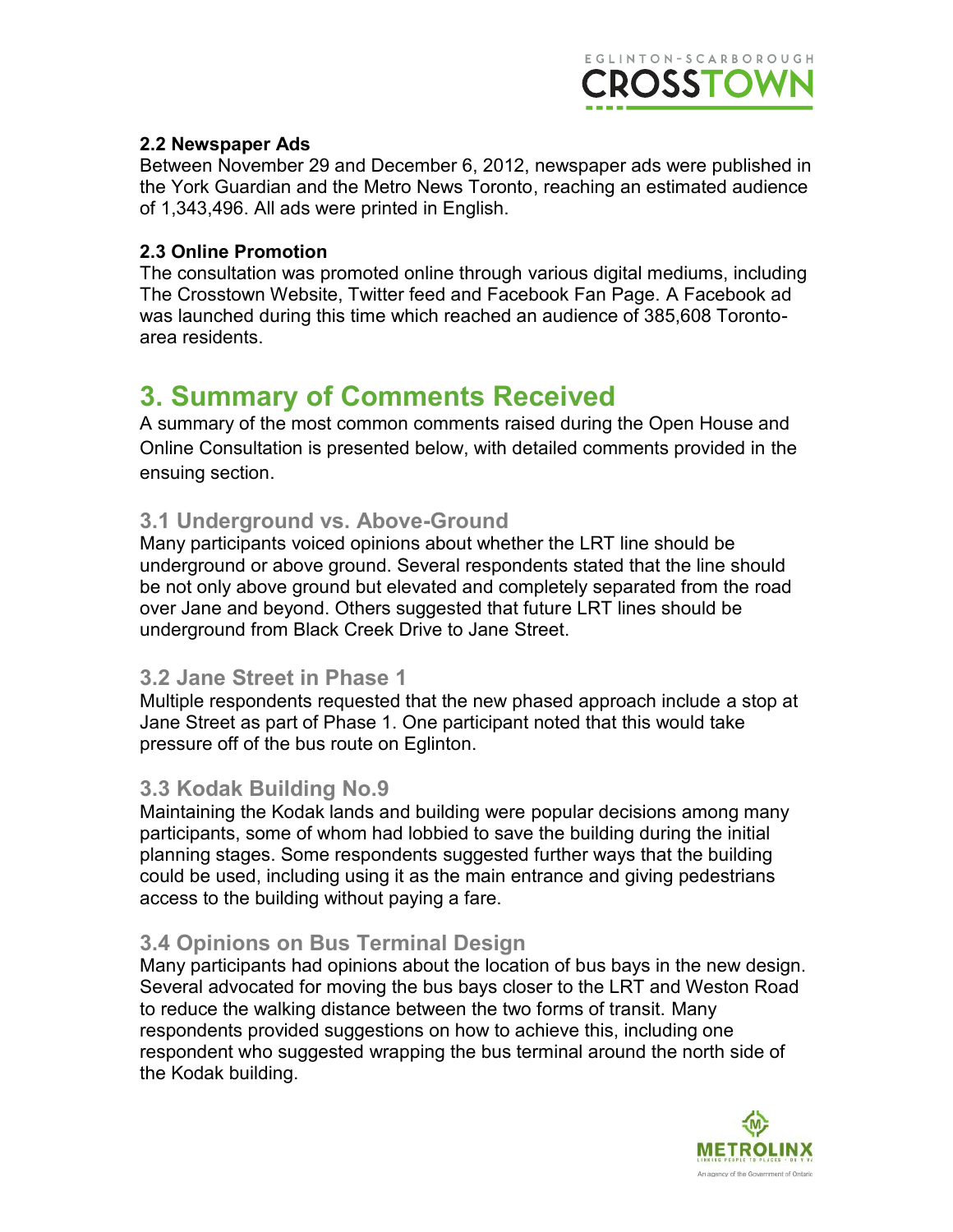#### **3.5 Construction Impact and Traffic**

There were many comments about construction impacts, with several respondents asking Metrolinx to monitor environmental effects and to take measures to reduce construction noise. Multiple participants also expressed concern about increased bus traffic, citing pedestrian safety concerns and the potential for gridlock.

#### **3.6 Revitalization and Streetscaping/Land Use**

Several participants commented on the need for the project to revitalize the area and make it a location "worth visiting," and of the importance of building not just a station but a point of interest around that station.

### **4. Comments Received**

Below is a list of all questions posed to participants, with answers from both online and in-person participants.

#### **4.1. Do you have any comments or recommendations regarding the proposed change to the LRT between Jane Street and Keelesdale Park?**

In response to this question, most comments focused on:

#### *4.1.1 Support and Opposition*

Support:

- It is wonderful that there will be an underground stop in Mount Dennis. It will connect us to the rest of city and mean I can leave my car at home. The alignment makes perfect sense. It would have been ridiculous to have a station or line stop at Black Creek.
- Regarding the proposed change to LRT between Jane Street and Keelesdale Park, it is great design-get if off and running, concerns will be lack of government money or change in government leaders, hope there is not set back on any of these plans.
- Regarding the proposed change to the LRT between Jane Street and Keelesdale Park, new station location and separated row is much better than in previous plan.

Opposition:

• Seems like a lot of effort just to avoid acquiring a few properties. I would not be willing to pay more for this plan in contrast to the first one.

#### *4.1.2 Underground Versus Above-Ground*

 Jane Street Station and section should all be underground or elevated and completely separated from the road (Eglinton).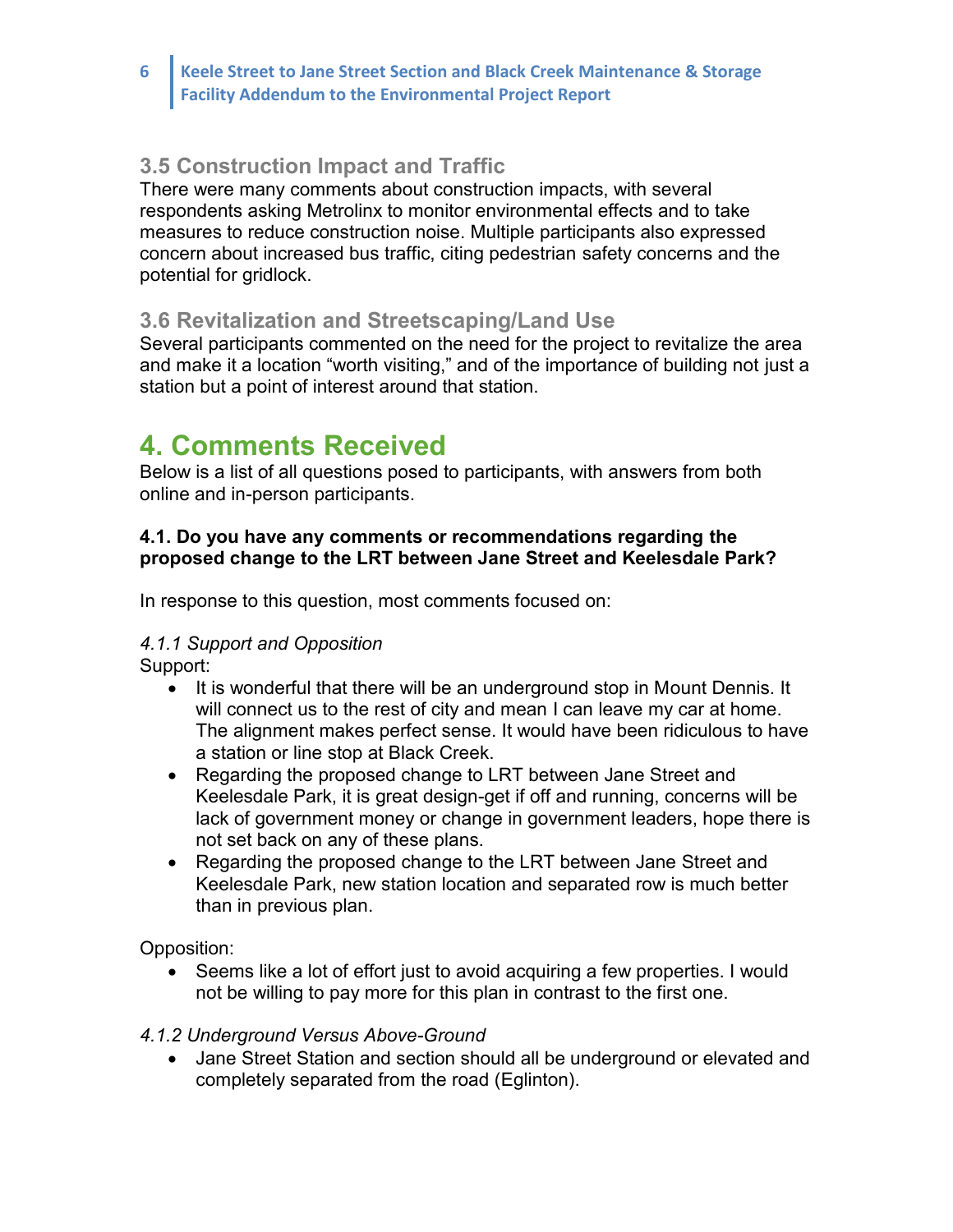

- I also still think that it would be preferable to have the Eglinton Crosstown LRT elevated over Jane Street and beyond. The Jane Station should be elevated on the North-West corner. However, the limit for phase 1 is just west of Weston Road and it looks like a change to shift the alignment in plan to the north at the portal location is still possible.
- I want it to go all the way to Jane & underground at Weston/Eglinton. I like underground station & bridge over Black Creek Drive. Pedestrian bridges needed there also. Great to link LRT and electric Air Rail Link.
- I suggest future LRT should be underground between Black Creek and Jane Street.

#### *4.1.3 Length/Distance of Line*

- It looks like the proposed change should have gone a bit farther east so that the climb from underground could begin a bit farther east so that the 5% grade could be flattened. Maybe it is already too late for this.
- The density and ridership numbers may not support such a system but the benefits of grade separated transit connecting to Pearson Airport (not just for travelers, but for the 35,000 people who work at the airport) may prove worth it. If Metrolinx were to opt for this scenario, it may be better to have the LRT portal on the north side of the street instead of the centre of it.
- The west terminal of the Crosstown LRT, current phase, should be at Jane Street.
- I think the LRT should go to Jane Street.

#### *4.1.4 Street/Track Layout*

- The Jane Street at Eglinton U-turns are not a good solution. There should be conventional left lane turns (not turning right and then going through Uturn). This should be adjusted to prevent traffic chaos with awkward intersections.
- In looking ahead to Phase 2, Eglinton has significant amounts of parkland on both sides of the street owing to city parks (around Jane) and the lands formerly earmarked for the Richview Expressway (between Royal York and the 401/427 interchange). Only between Scarlett Road and Royal York (a 1.25 km stretch) is there insufficient space for an off-road alignment. As such, it would seem prudent to look into the viability of an off-road, trenched system (similar to that of the Yonge Subway around Rosedale and Summerhill) in Phase 2.

#### *4.1.5 Project Planning*

- Looks well. However, please include Jane Street in phase one of the Crosstown LRT project.
- I recommend that Phase 1 of the LRT be extended until Jane Street (completed by 2020). This only requires an extension of a few hundred metres, but will greatly benefit the community as well as take pressure off

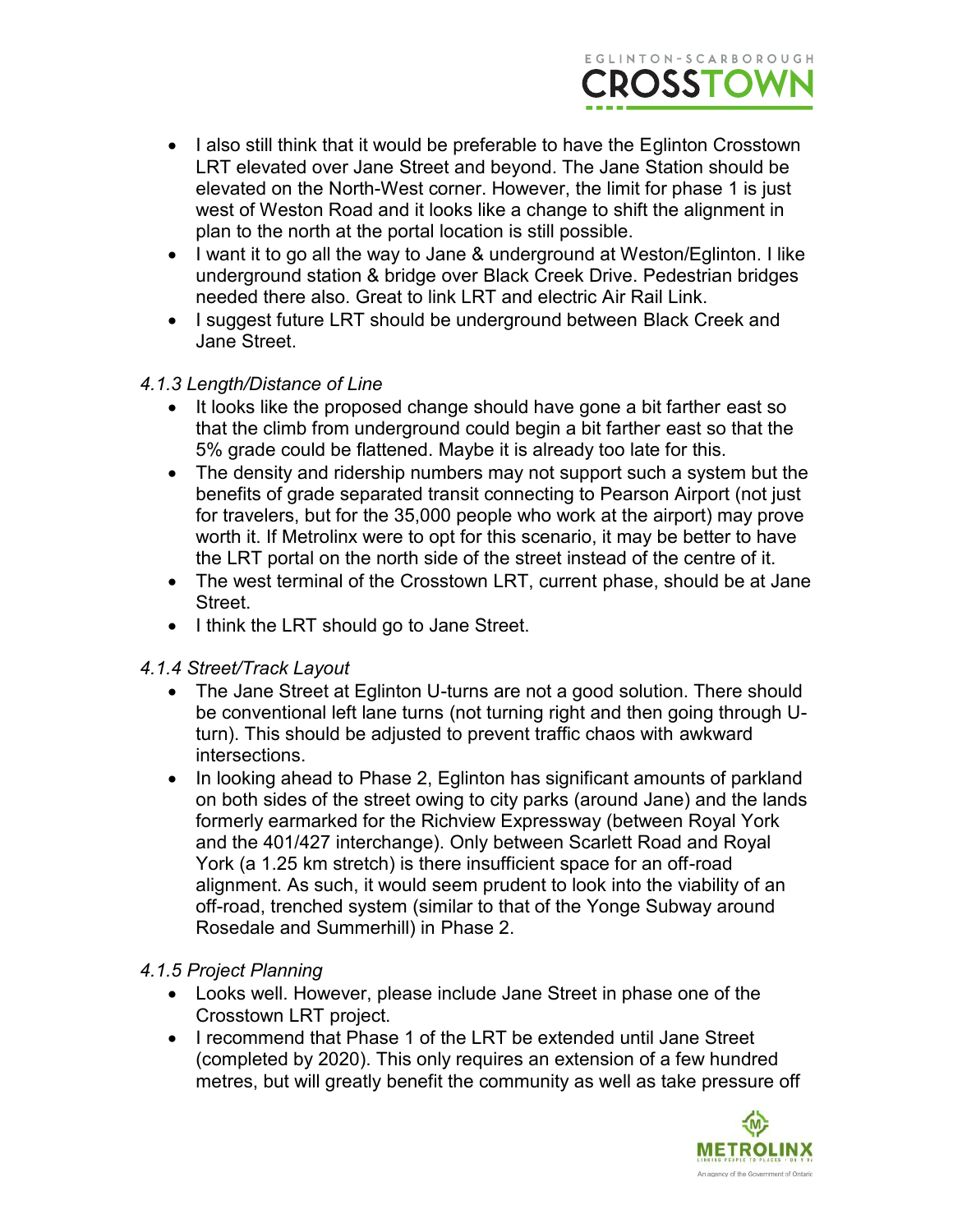the bus route on Eglinton for people who want to go from Jane to the new Weston Station.

- I would recommend the LRT phase 1 should be built all the way down to Jane Street instead of stopping at Weston Road. It is a good idea to connect the LRT, buses, and go train stations.
- The original plan would have taken 37 properties but with the new plan only four properties are taken. I want to see Phase 1 to Jane Street finished in 2020.
- Move Phase 1 to Jane.

#### *4.1.6 General*

 We need access to the new transit. The bridge over Black Creek will be ugly.

#### *Questions*

- What are your intentions to reduce sound vibration in the newly-added sub grade, open cut section of track from the LRT portal west of Weston Road to the Jane Street LRT Station?
- Will sound barriers/a retaining wall be built within the subgrade rail corridor to ensure the community can enjoy the surrounding park space without noise disturbance?
- Why are the stops being eliminated?

#### **4.2. Do you have any comments or suggestions regarding the Mt. Dennis Station, the bus terminal, the passenger pick-up and drop-off, or the connections between the LRT, buses and the proposed GO Train Station?**

In response to this question, most comments focused on:

#### *4.2.1 Support and Opposition*

Support

- Hope it goes up and make things better and create a better transfer area.
- It looks good to me.
- It seems like a good idea.
- The station design is a big improvement over the earlier consultation.

**Opposition** 

- The bus terminal and pick-up/drop-off ideas could be implemented with either the old plan or the new plan, so they do not count as benefits to the new plan in my mind.
- This is very complicated. We need more explanations and better pictures to explain what is proposed.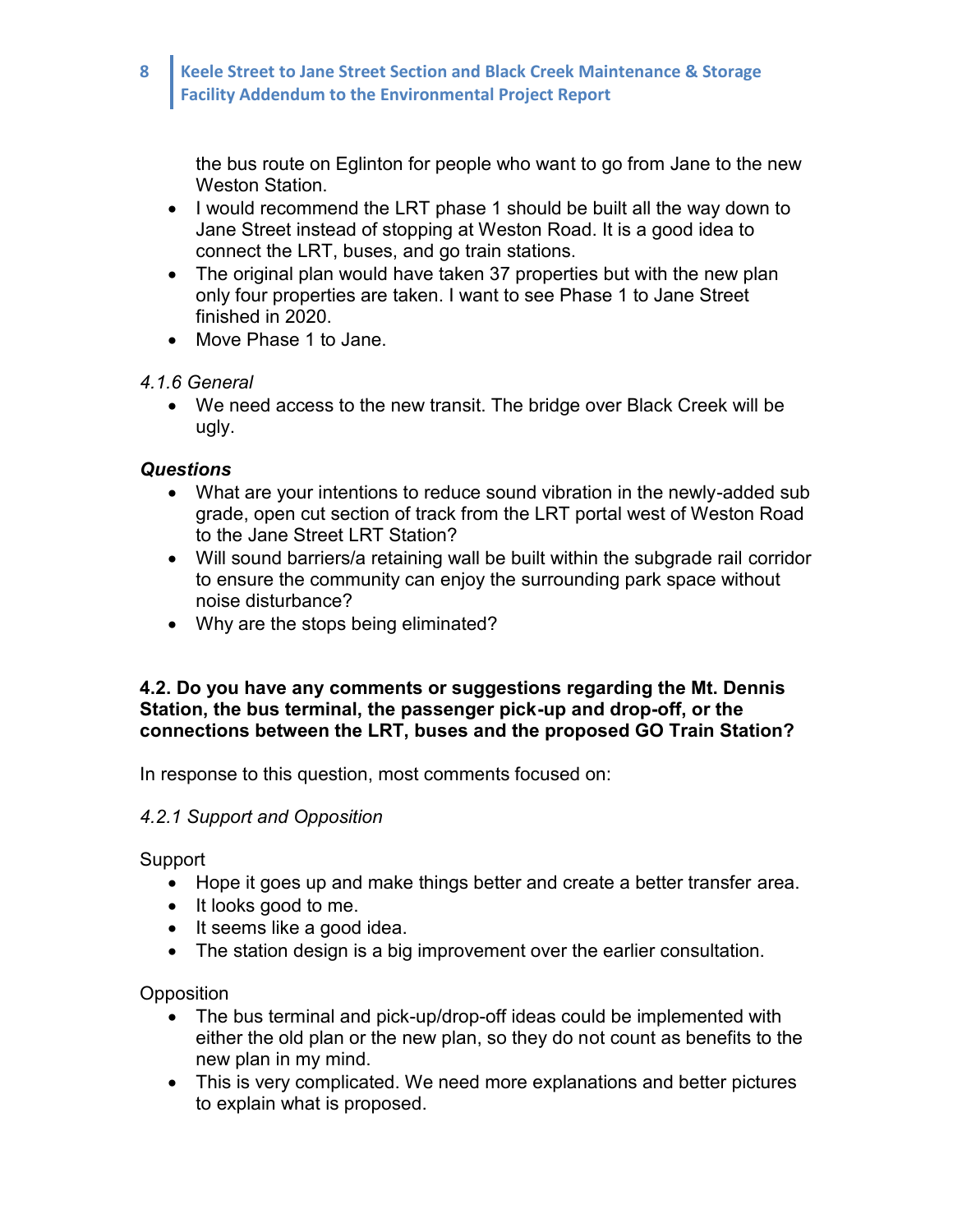

#### *4.2.2 Transit Connectivity*

- The walking distance between bus terminal bays and LRT is too far. Find a way to move them closer to each other. Ideally the mobility hub will connect all three - perhaps slightly less important to the immediate neighbourhood but tremendously important to the larger picture. Given that the line will not go to Jane Street the bus transfers will be significant.
- By taking away one station, you will have more people using the Mount Denis Station. This will also allow the LRT to maintain its speed for a longer duration of time. Connecting the LRT station with the Air Rail Link will greatly impact the use of the station.

#### *4.2.3 Location of Services*

- The bus terminal should be to the west, and the kiss-n-ride to the east of the Kodak building. Since there is not enough area, the bus terminal can wrap around the north side of the Kodak building. This will shorten the walking distance from the bus terminal to the LRT and GO.
- Consider simplifying the awkward bus routing by using Hollis Street as a gateway to the bus terminal. This could be done by extending Hollis with a steep bus way ramp over the rail tracks, and redesigning the signaling at the Eglinton/Weston intersection. (Black Creek buses, if any, would use Photography Drive).
- The proposed Mt. Denis Station looks good, but if Jane Street remains as the west terminal, the 15 bays for bus may not be required. Less buses could use it by using surface transfers at Jane Street.
- Regarding the Mount Denis Station, the bus terminal is in the wrong place, too far from Weston Road.
- I recommend you put a bridge across Eglinton to S.W. Triangle and from there to the community centre. The mobility hub should be closer to Weston Road. It would have a bigger impact to the Mount Dennis Community if it were closer. The benefit would be greater if it were west of the GO corridor, but then it will disappear if the LRT ever goes to Pearson underpass from south side of Eglinton to station.

#### *4.2.4 Design Suggestions*

- Consider using The Hobbit movie as a reference in designing the Mt. Dennis Station. The station is to be located at a side of a hill, so why not simulate a hobbit-hole as the design. Windows on the north side of the hill casting the south sun into the station, but shaped like it belongs in a hobbit village. Inside, have it look like tree roots form any pillars and use earth coloured tones.
- Will the bus shelter be built with an enclosed retaining wall of glass, similar to that of Wilson Station? The angle on which you propose to build the bus bay will certainly fall prey to sharp wind channels from the GO rail corridor, making for an unpleasant wait for the bus if completely open.

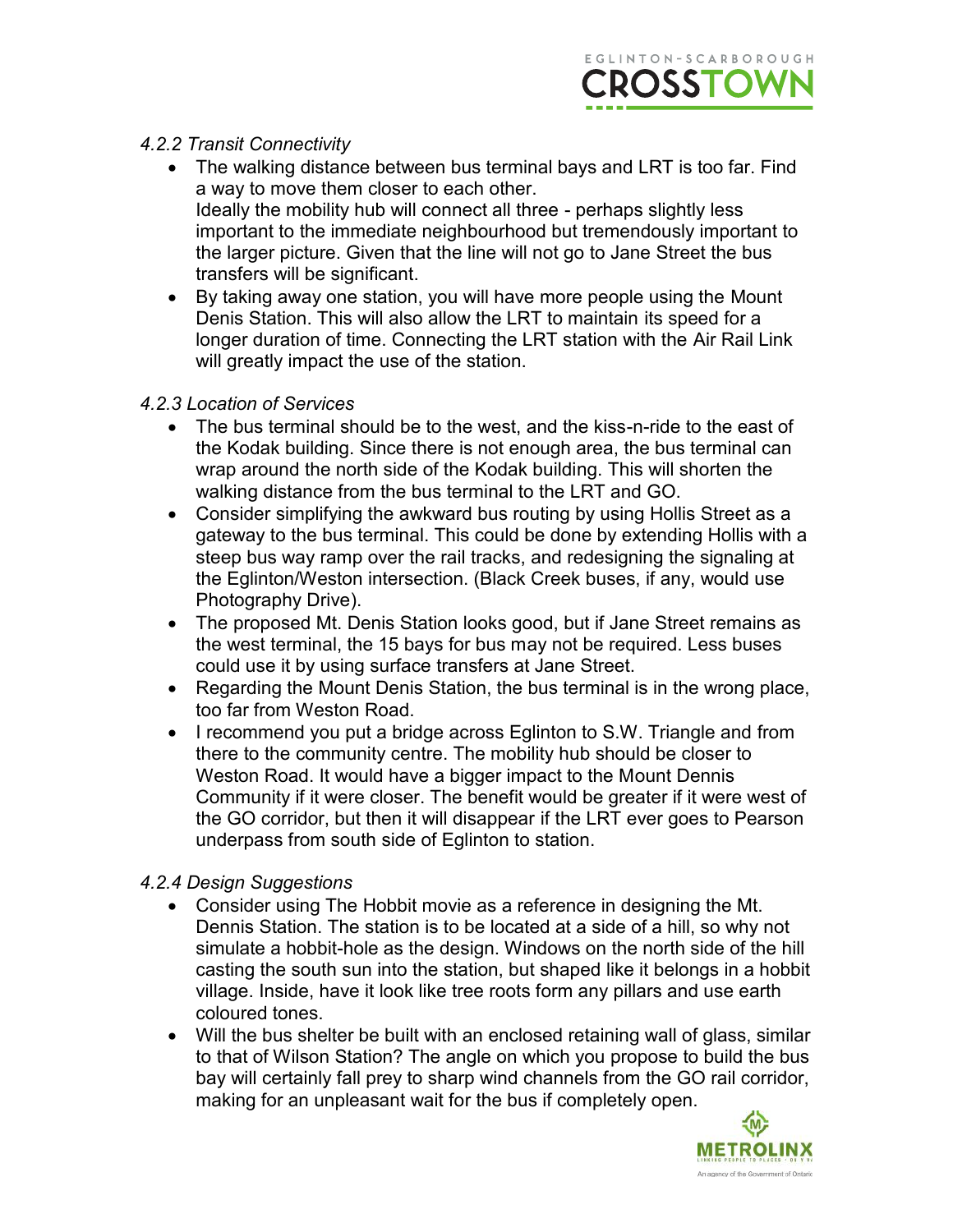- Has the possibly of building an overhead walkway, connecting: i. The Bus Bay ii. Kiss 'n Ride iii. Potential elevator/stair shaft down to Concourse + Platform of LRT Station been considered? This would provide appealing visuals for the design of the station, in addition to providing commuters with a better sense of transit occurrences in/around the station (glass) windows to overlook the entire mobility hub).
- Has connectivity to the adjacent No Frills been considered? This is a frequently-visited amenity for many of the residents within the neighbourhood so providing sensible means of walking connectivity (be it a bridge, pedestrian-only corridor) I would deem essential to the station's neighbourhood integration. Perhaps a sheltered walkway parallel to the proposed Kiss n' Ride lanes from Black Creek Drive. I don't know, just an idea.
- Regarding the Mount Denis Station, I recommend that it have lots of covered parking for bicycles.

#### *Questions*

- How will bikes get to the LRT station from the park or from Eglinton?
- How are you going to ensure that commuters can wait in safe, sheltered space for their bus connection?
- How can the bus bay be accessed quickly by emergency services in the event of one?
- Wondering where the parking is located? This is a terminus station, it needs parking.

#### **4.3. Do you have any comments regarding the Maintenance and Storage Facility?**

In response to this question, most comments focused on:

#### *4.3.1 Support*

- $\bullet$  I guess it looks ok.
- Hope it goes up and creates a good look.
- The maintenance and storage facility looks good and in reality is the only location unless you built in the Humber Flats.

#### *4.3.2 Kodak Building No.9 Legacy*

- You need to have it, and retaining the Kodak building has some value.
- Use the name "Kodak", for historical purposes.
- Thank you for saving Kodak Employees Building. We at the Mount. Dennis Community Assoc. fought to save it.
- Regarding the maintenance and storage facility, use the Kodak for the facility.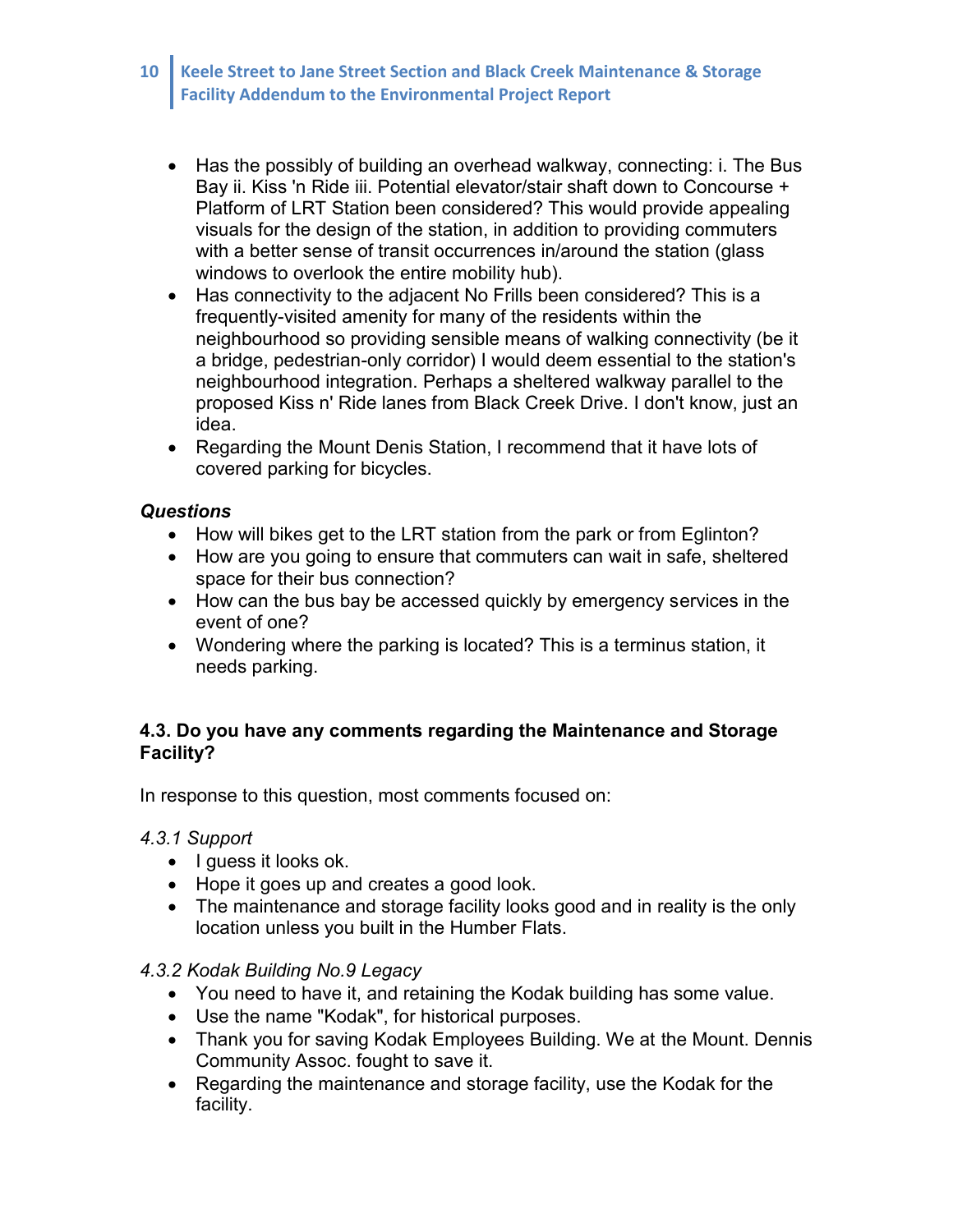

#### *4.3.3 Neighbourhood Impact*

- Only that sufficient noise-reduction walls be included as part of the station's architectural design. This is crucial, especially along Ray Avenue and the CPR Railway sides to ensure nearby residents can get their goodnight sleep!
- Very glad that the Kodak lands will be vital again. It is sufficiently removed from residential areas that any negative impacts will be minimal.

#### *4.3.4 Neighbourhood Revitalization*

- Regarding the maintenance and storage facility, it maximizes land use (multiple bus routes into each day, underground parking etc., local jobs community benefits, green technology on site not used by LRT works yard, not merely a parking lot for LRT cars).
- If the maintenance & storage facility are built in the Kodak lands, then Metrolinx should create more jobs for the residents of the Mount Dennis Community.
- In regards with the maintenance & storage facility, I would recommend to use roof space to generate color flower and perhaps have a day care.

#### *4.3.5 Design Suggestions*

• The trains in the storage facility need to be able to easily get onto The Crosstown route in both directions just in case an extra train would be needed.

#### *Questions*

- I would like to know if this maintenance Facility could exist along with shops, theatres and restaurants to attract more pedestrians and create a vibrant community atmosphere in this area (Job opportunities for our youth). We need to help generate revenue and create a sense of community rather than a suburban feel where everything is spaced so far apart.
- Will this always be here? It seems like a lot of wasted land that is close to GO, LRT and the buses. I hope there will be no employee parking provided.

#### **4.4. Do you have any comments regarding the potential impacts or proposed mitigation measures?**

In response to this question, most comments focused on:

- *4.4.1 Support*
	- There clearly will be some impacts on some properties but all for the greater good. Mitigation measures seem reasonable.

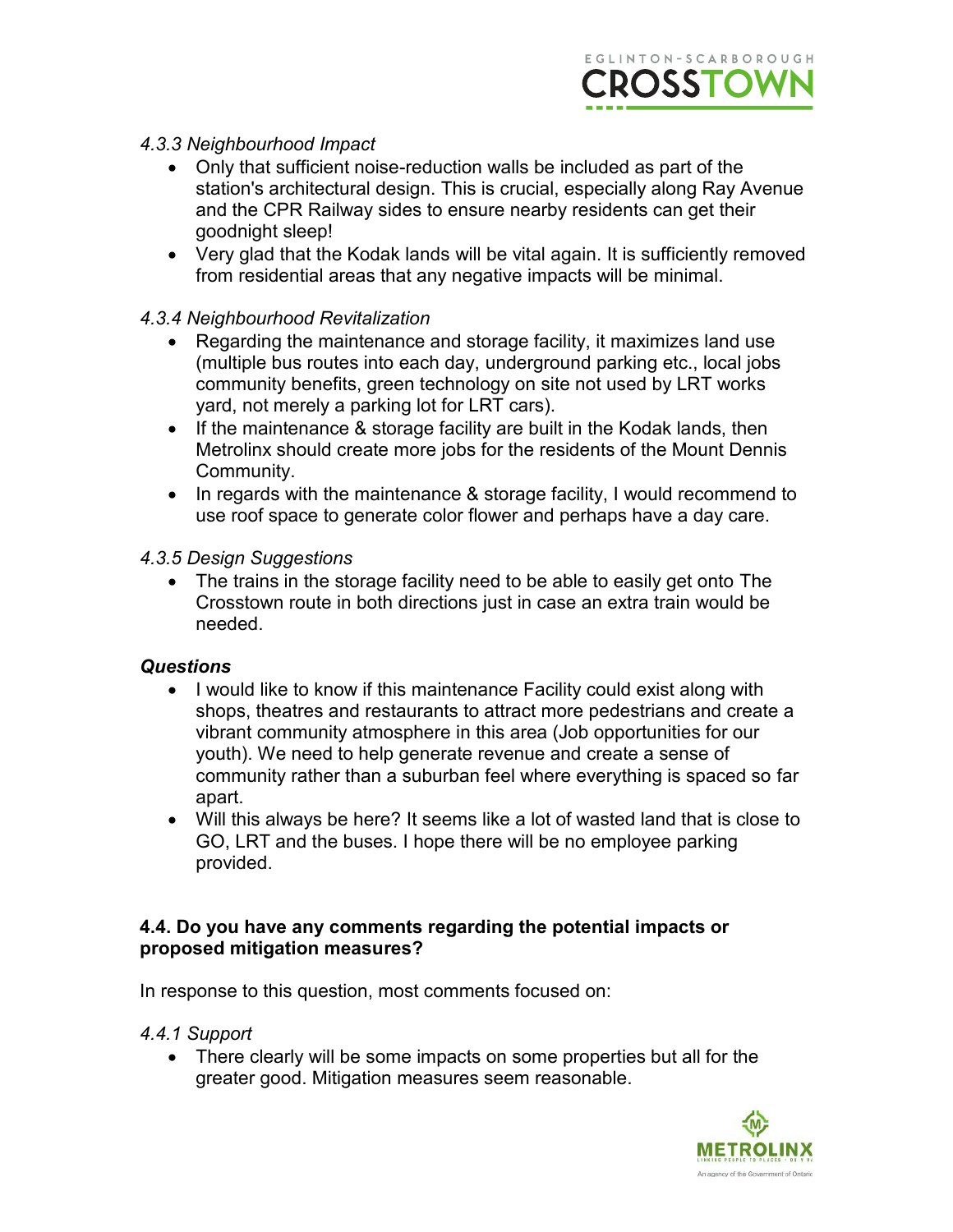#### *4.4.2 Noise and Environmental Effects*

- Airbourne pollutants should be monitored. The entire purpose of this project is to provide a brand-new mobility hub for all commuters to travel through, especially those close by. Taking notice of the environmental effects of this construction goes far in determining this project's eventual success.
- Reduce the noise as much as possible and provide smooth driving conditions while the area is under construction.
- I have concerns regarding the noise and any additional pollution especially around the maintenance and storage facility.
- Very concerned about construction noise.

#### *4.4.3 Bus Traffic*

- Buses may take a long ride to reach their bus bays at the station.
- I have concerns over density of bus traffic all going through loop at No Frills up to Photography Drive.
- This will make Weston/Eglinton even more dangerous crossing with all Jane/Weston & Eglinton buses going through.
- Bus traffic and flow would be a huge issue along busy Eglinton Avenue corridor (look at the crowding on Dundas & Yonge-terminus station at Kipling & Finch, it's very busy).

#### *4.4.4 Family Safety*

- I am concerned about the safety of families.
- There is a need for safe lighting at night.
- I am also very concerned about the safety for children crossing these large (wide) intersections, especially since there will be a community center built. I hope that the Belt Line will connect near to the new line proposed and also have bike lanes that branch off to other locations e.g. north on Keele along Beechborough to Castlefield.

#### *4.4.5 Neighbourhood Revitalization*

- I am concerned about creating a desolate area like horrible Wilson and Downsview stations where people come and go with little interaction (i.e. drop off/pick-up). There is a need for more businesses and commercial development theatres. I suggest having a community college satellite campus in this area.
- Need for entertainment in the area on No Frills site (i.e. movie theatres and Dramatic Theatres) so money is spent in our community instead of downtown.

#### *Questions*

 Why is this change necessary? I liked the LRT in the middle of the road with bike lanes on either side.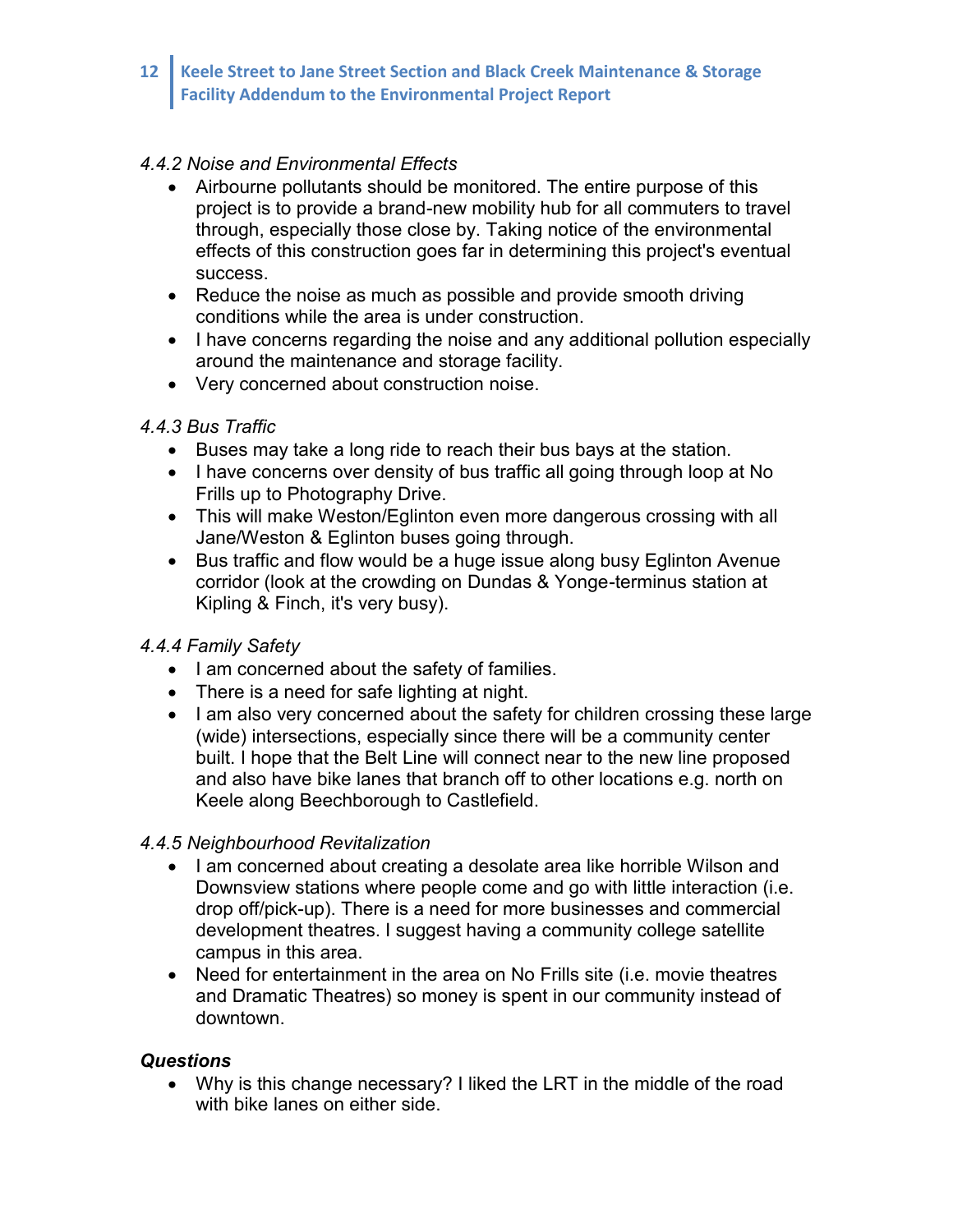

- I'm wondering why would people want to come to Jane and Keelesdale Park Area? We should have a purpose for other Torontonians to spend money here. This area needs an overall "vision"-Historical or Future Concept or name. We are not a junction of the Distillery District, so what is the vision for the area?
- How can you ensure that we don't end up like Sheppard for Avenue development?
- Photography & Black Creek What will be the effect on signal timing because of increased traffic? How will Metrolinx prevent transit passengers from parking in Loblaw's Parking Lot?

#### **4.5. Do you have any additional comments or recommendations to aid the project team?**

In response to this question, most comments focused on:

#### *4.5.1 Support and Opposition*

**Support** 

- Hope it goes well and glad things are moving for a better west end area.
- You're doing a great job!
- Very good idea on paper.

#### **Opposition**

Overall, I would prefer the old plan modified to keep the Kodak building.

#### *4.5.2 Kodak Building No.9 Legacy*

- One last thing. Make the Kodak Building the main entrance! Preserve history through public amenity restoration! Also, please consult the Learning Enrichment Foundation for community development ideas and initiatives on restoration of the building. I see something great coming out of such an outcome.
- Pedestrians should have access to Kodak building without paying a fare.

#### *4.5.3 Underground Versus Above-Ground*

 More sections of The Crosstown including the Jane Street stop and parts east of Laird Drive should all be underground or elevated. Spend the money now while we have the tunnel boring machines. I don't mind paying more in the property taxes or a special 1% tax.

#### *4.5.4 Extension to Pearson Airport*

- This area should be designed so that the LRT can still go to the airport, and not as the end of the line.
- Make it go all the way to the airport!

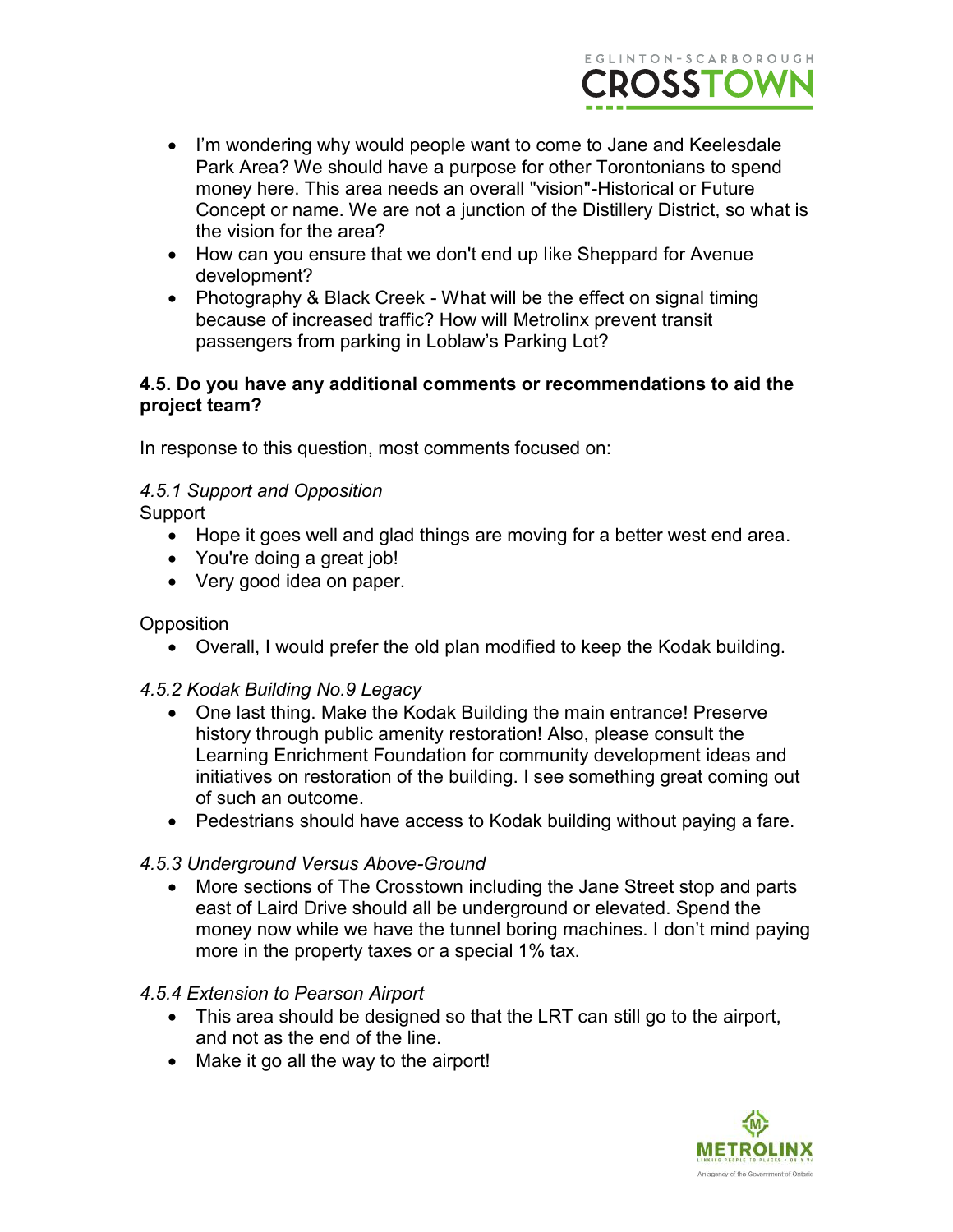#### *4.5.5 Design Suggestions*

- How about putting new buildings on either side of Eglinton so it looks better.
- Get rid of the hideous retaining wall in front of the Kodak land on Eglinton. It is jarring to the flow of Eglinton and simply an eyesore.
- Plaza in front of station at Weston/Eglinton should be as large as possible.

#### *4.5.6 Neighbourhood Revitalization*

 Lots of great ideas presented but there is a need to balance existing needs of low income residence & to provide jobs for them & affordable housing with need to attract higher income residents to more dense housing near a transit hub that will raise demands for quality service.

#### *4.5.7 General*

Would like summary notes of presentations.

#### *General Questions*

 Using the Presto card, will you be able to transfer from the streetcar to subway without having to pay twice?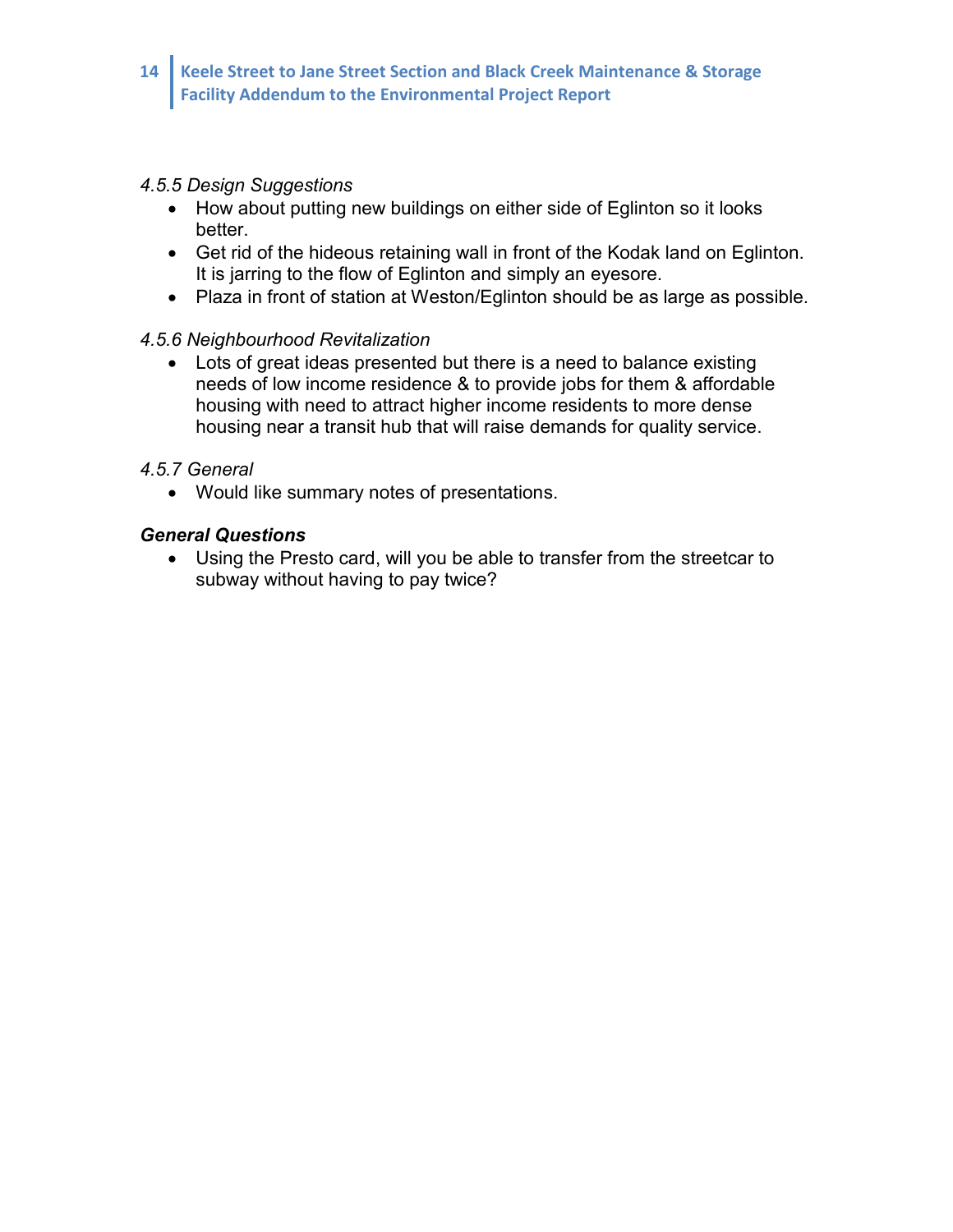

## **Appendix A: Open-House Notice**

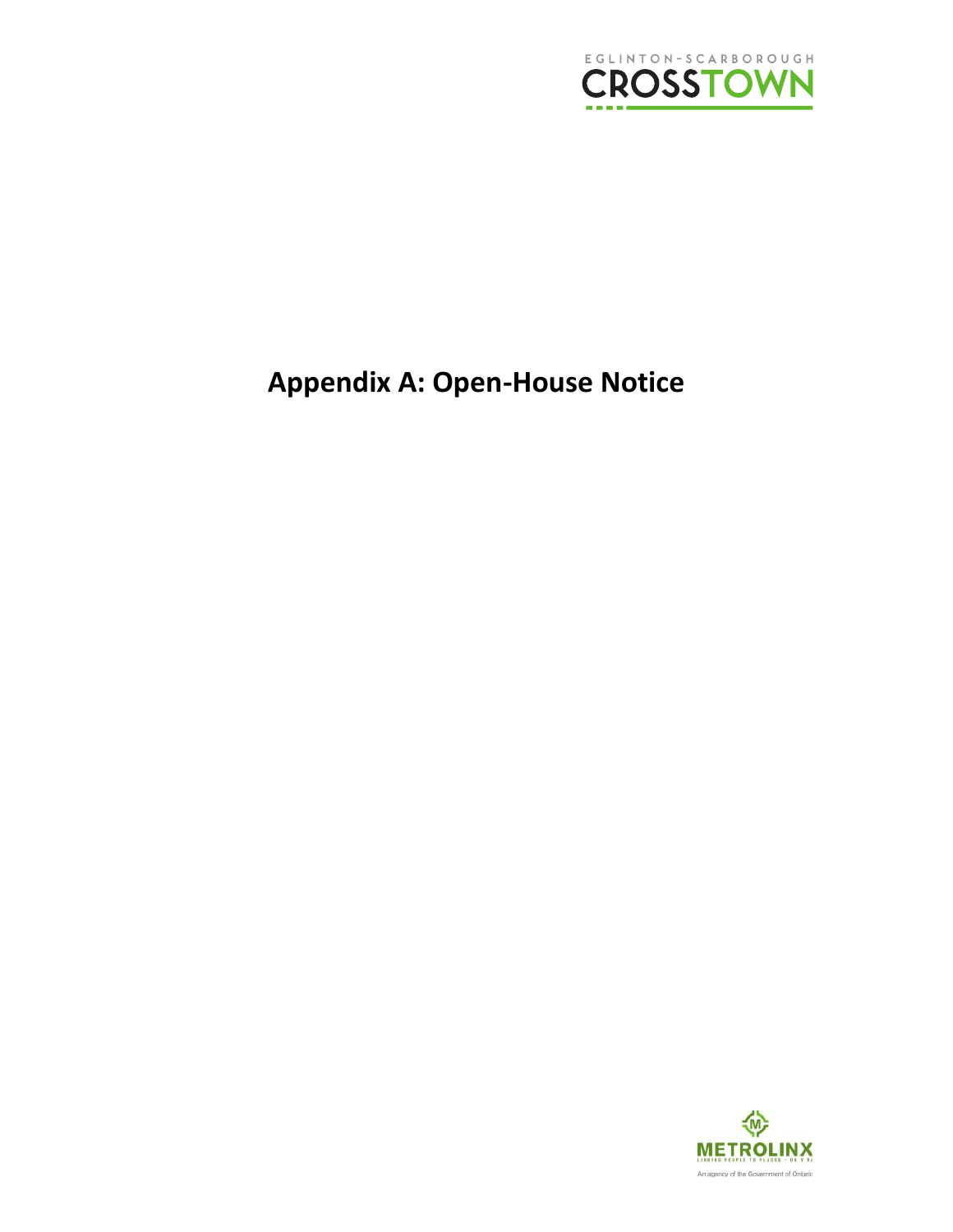## EGLINTON-SCARBOROUGH CROSSTOV



# Environmental Assessment and Mobility Hub Update: Mount Dennis Area

Rapid and reliable transit is coming to the centre of Toronto. The Crosstown will move Torontonians to work, school and play faster than ever before – reducing travel times and enhancing our economy and our environment. The Crosstown will run underground along Eglinton Avenue and transit travel will be up to 60% faster than today.

Metrolinx invites you to attend a public information meeting to learn more about:

- a change to the west light rail transit alignment that will enable an underground station at Weston Road and Mount Dennis, and
- the preliminary planning for a new vehicle maintenance and storage facility at Eglinton and Black Creek.

Metrolinx also invites you to provide input through a Mobility Hub Workshop that will help identify community opportunities to shape the future vision for the area.

The information meeting will be held starting at 6:30pm with an opportunity to view displays and speak one-on-one with staff. The Mobility Hub Workshop will follow, beginning at 8:00pm. We look forward to seeing you there.



### – 9:30 p.m. Time: 6:30 p.m. Date: Wednesday, December 12, 2012 Location: York Memorial Collegiate Institute 2690 Eglinton Avenue West

For more Crosstown information:

| Visit the Crosstown Community Office at 1848 Eglinton Avenue West (at Dufferin) |                                       |  |                                        |  |  |
|---------------------------------------------------------------------------------|---------------------------------------|--|----------------------------------------|--|--|
|                                                                                 | <b>Email: crosstown@metrolinx.com</b> |  |                                        |  |  |
|                                                                                 | Tel: 416-782-8118                     |  | <b>F</b> www.facebook.com/thecrosstown |  |  |
|                                                                                 | TTY: 1-800-387-3652                   |  |                                        |  |  |
|                                                                                 | Web: www.thecrosstown.ca              |  | www.twitter.com/crosstownTO            |  |  |
|                                                                                 |                                       |  |                                        |  |  |

West Community Office | Please Contact Us | 1848 Eglinton Avenue West 416-782-8118| crosstown@metrolinx.com | www.thecrosstown.ca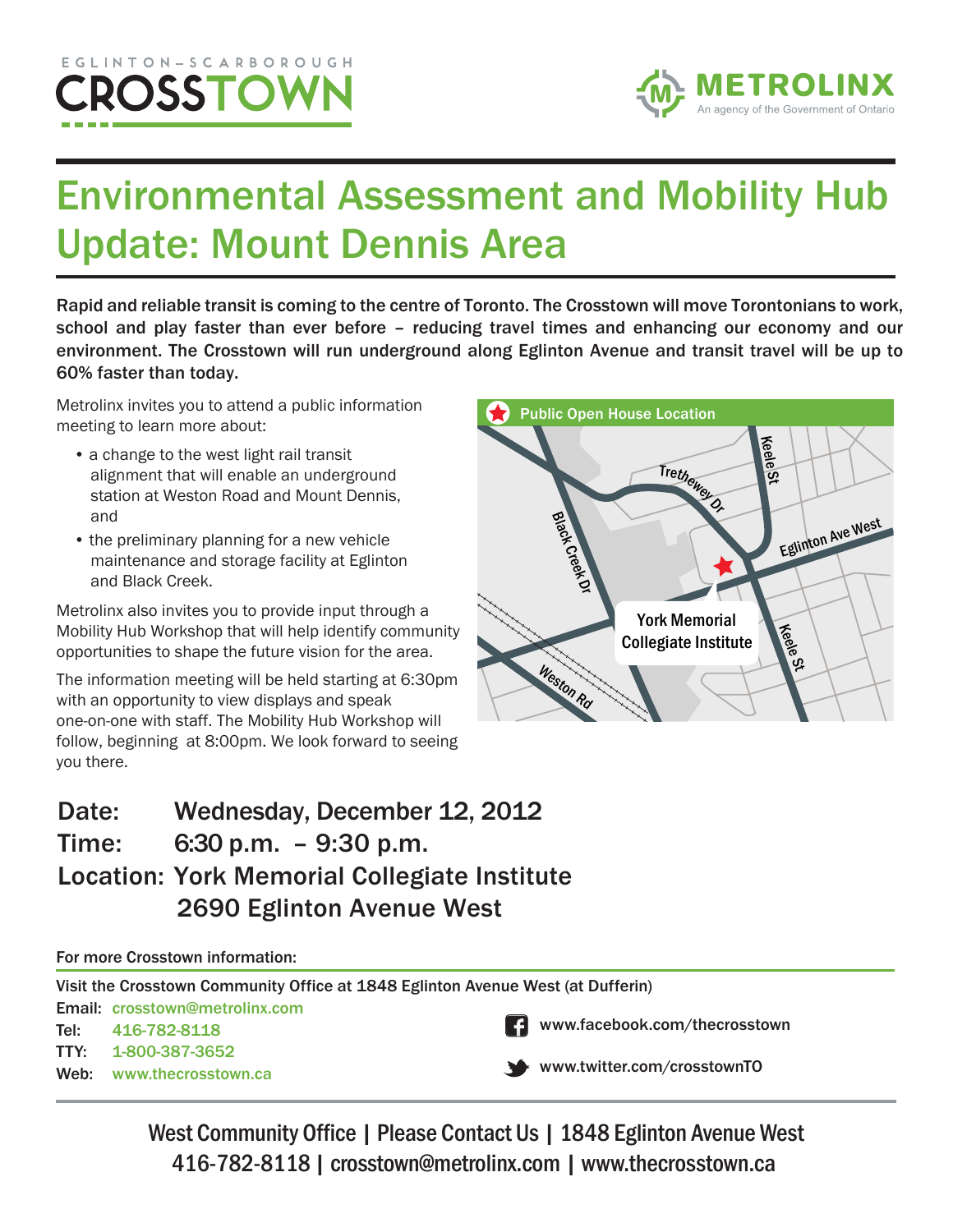

## **Appendix B: Copy of Comment Feedback Sheet**

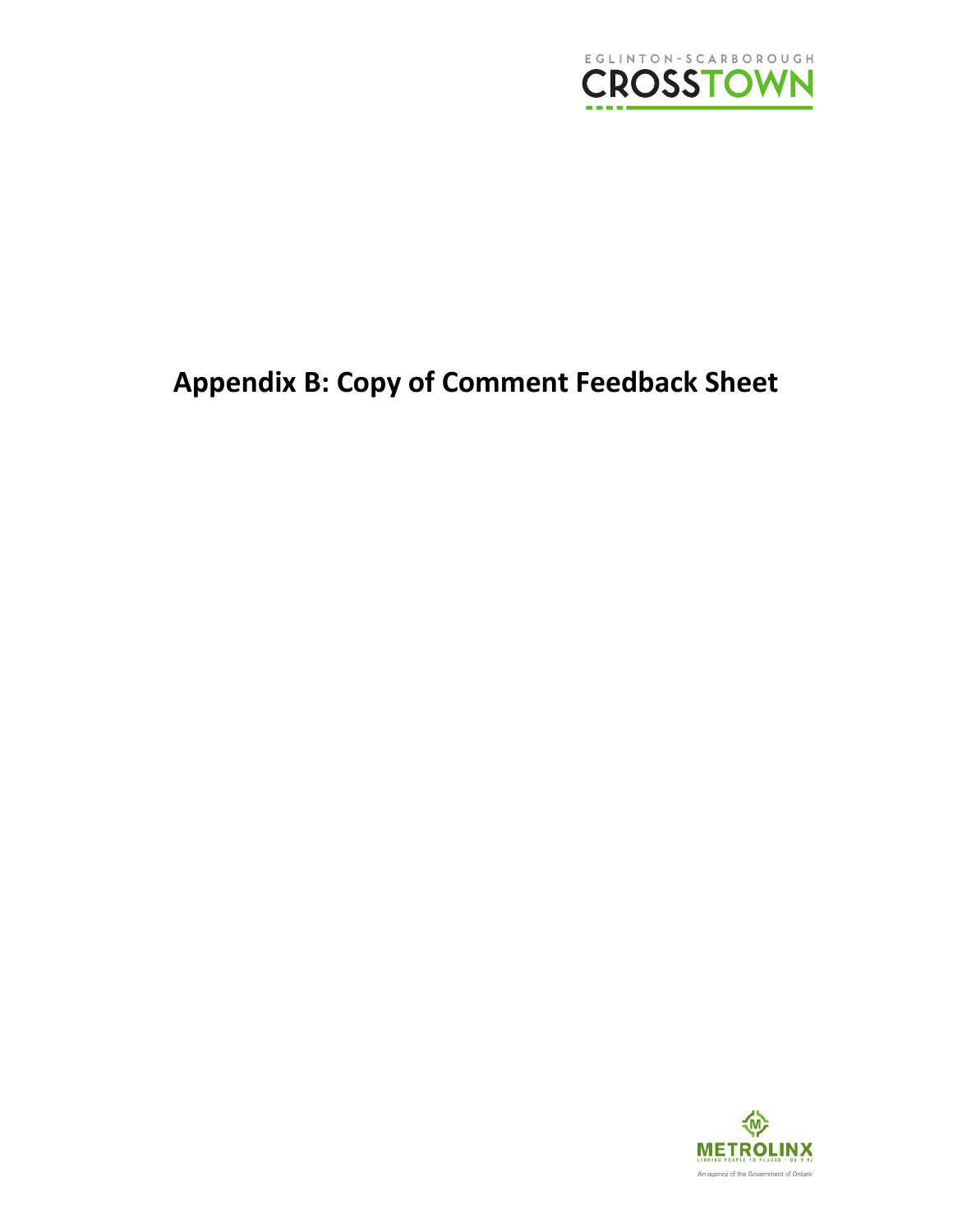

#### **COMMENT SHEET** Eglinton-Scarborough Crosstown Light Rail Transit (LRT) Environmental Project Report Addendum Open House December 12, 2012

1. Do you have any comments or recommendations regarding the proposed change to the LRT between Jane Street and Keelesdale Park?

 $2.$ Do you have any comments or suggestions regarding the Mt. Dennis Station, the bus terminal, the passenger pick-up and drop-off, or the connections between the LRT, buses and the proposed GO Train Station?

Do you have any comments regarding the Maintenance and Storage Facility? 3.

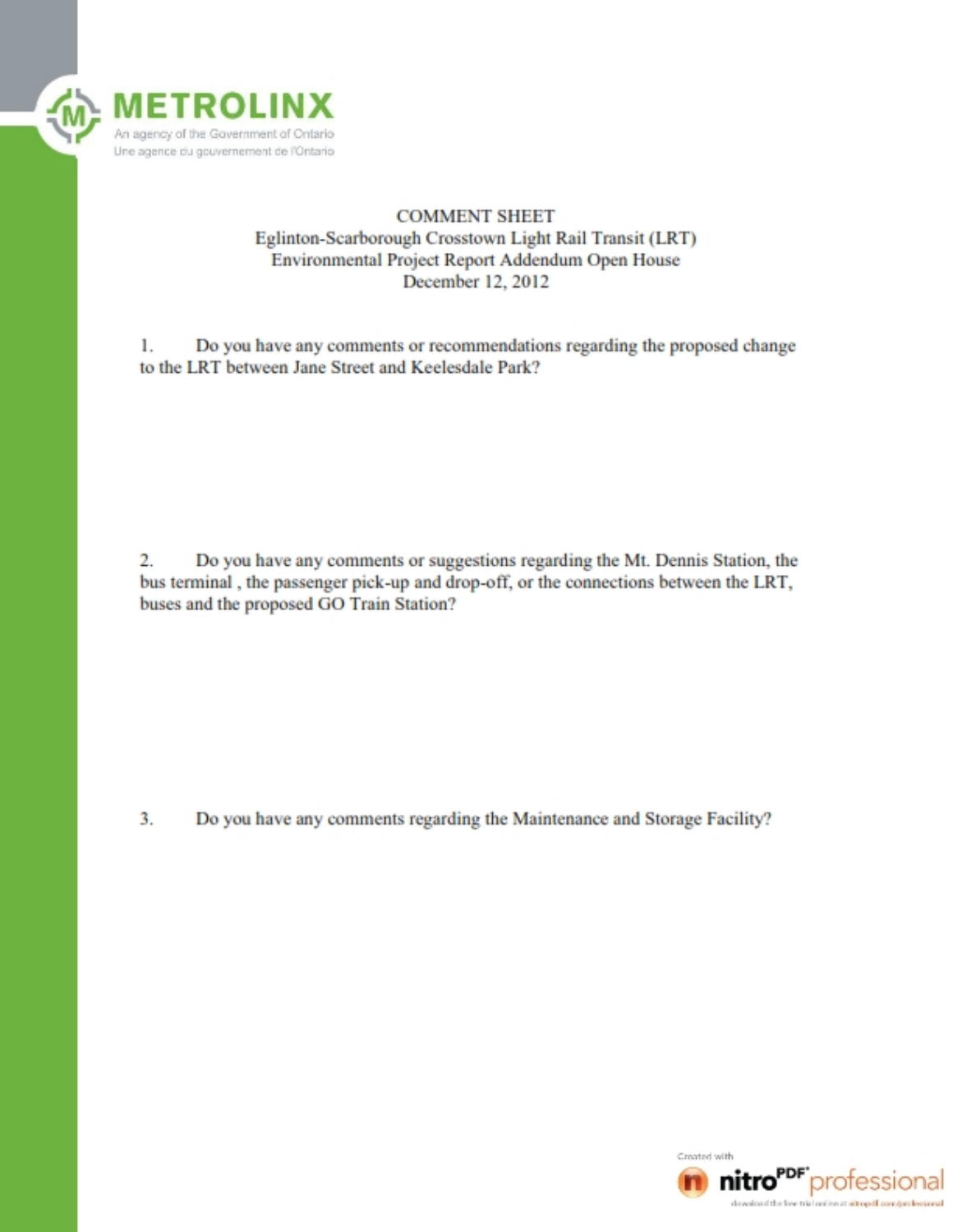Do you have any comments regarding the potential impacts or proposed 4. mitigation measures?

5. Do you have any additional comments or recommendations to aid the project team?

| Name (Optional)                     |             |  |
|-------------------------------------|-------------|--|
| Address                             |             |  |
| City                                | Postal Code |  |
| E-Mail                              |             |  |
| Telephone                           |             |  |
| * Please add me to the mailing list |             |  |

Please return your comments this evening, or by January 4, 2013 via e-mail, or post to:

Email: crosstown@metrolinx.com **Crosstown Community Office-West** 1848 Eglinton Avenue West Toronto, ON M6E 2J4 Phone: 416-782-8118 Website: www.thecrosstown.ca

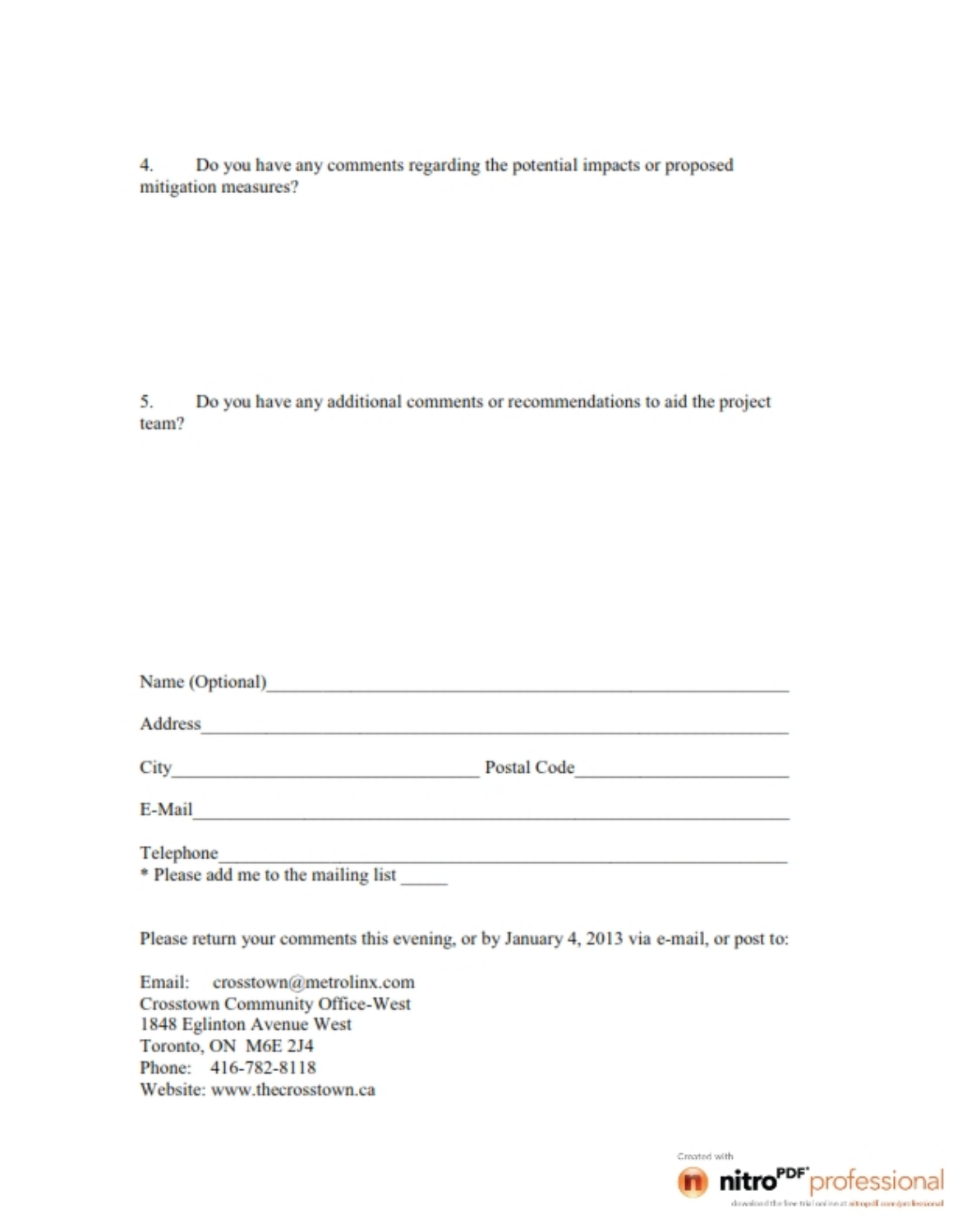

## **Appendix C: Q & A's**

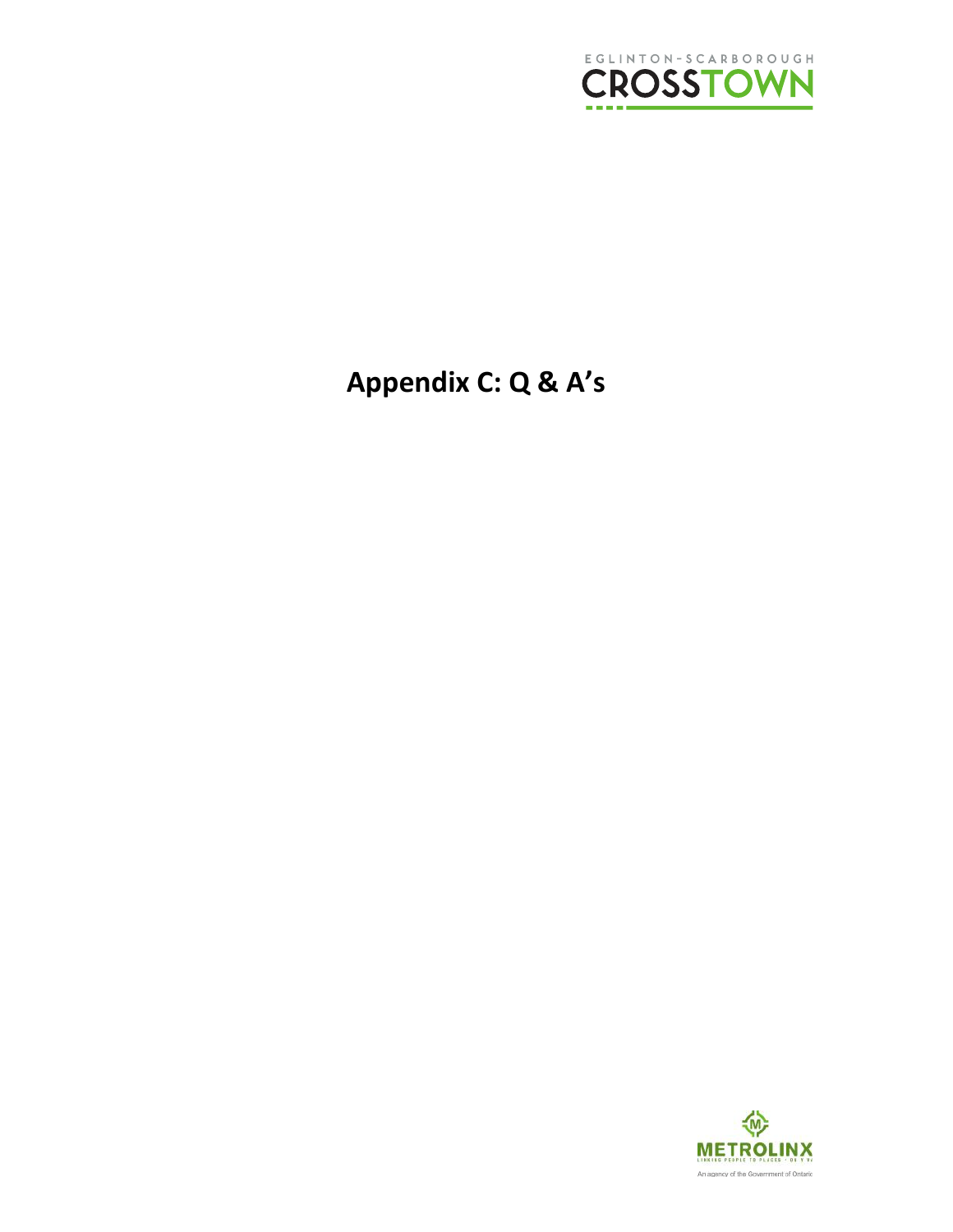

#### **Eglinton-Scarborough Crosstown Western Alignment and Vehicle Maintenance and Storage Facility Consultation #2**

#### **Questions**

#### **Q. What is the amendment to the Environmental Assessment that is being proposed?**

A. The proposal will result in a new concept for the route from west of Keele Station to Mount Dennis/Weston Station that is completely separated from the roadway on a bridge, crossing over Black Creek Drive.

#### **Q. What are the impacts of the proposed amendment?**

A. There are significant community and operational benefits associated with the proposed change.

The proposal is for an elevated structure connecting the Crosstown LRT from the tunnel portal west of Keele to the tunnel portal east of Mount Dennis/Weston Station. The existing Kodak Building will be preserved and there will be less construction disruption and traffic impact.

Mount Dennis/Weston station in the proposed alignment is situated directly under the GO Kitchener Corridor with maximum opportunity for a future direct connection to GO Transit and better connections to TTC buses.

#### **Q. What are the reasons for the proposed change?**

- A. A study was conducted in 2011 to review the Crosstown alignment options from Keele to Jane taking into account the need to:
	- Make and easy connection to the Eglinton Maintenance and Storage Facility (MSF)
	- Operate as efficiently as possible
	- Affect as little property as possible
	- Minimize impact on the environment
	- Preserve road traffic capacity on Eglinton Avenue
	- Assess the cost and possible delays of the options.

The process resulted in the development of several alignment options and ultimately a preferred option that also addresses a number of concerns raised by the local community that were documented as part of the approved EA.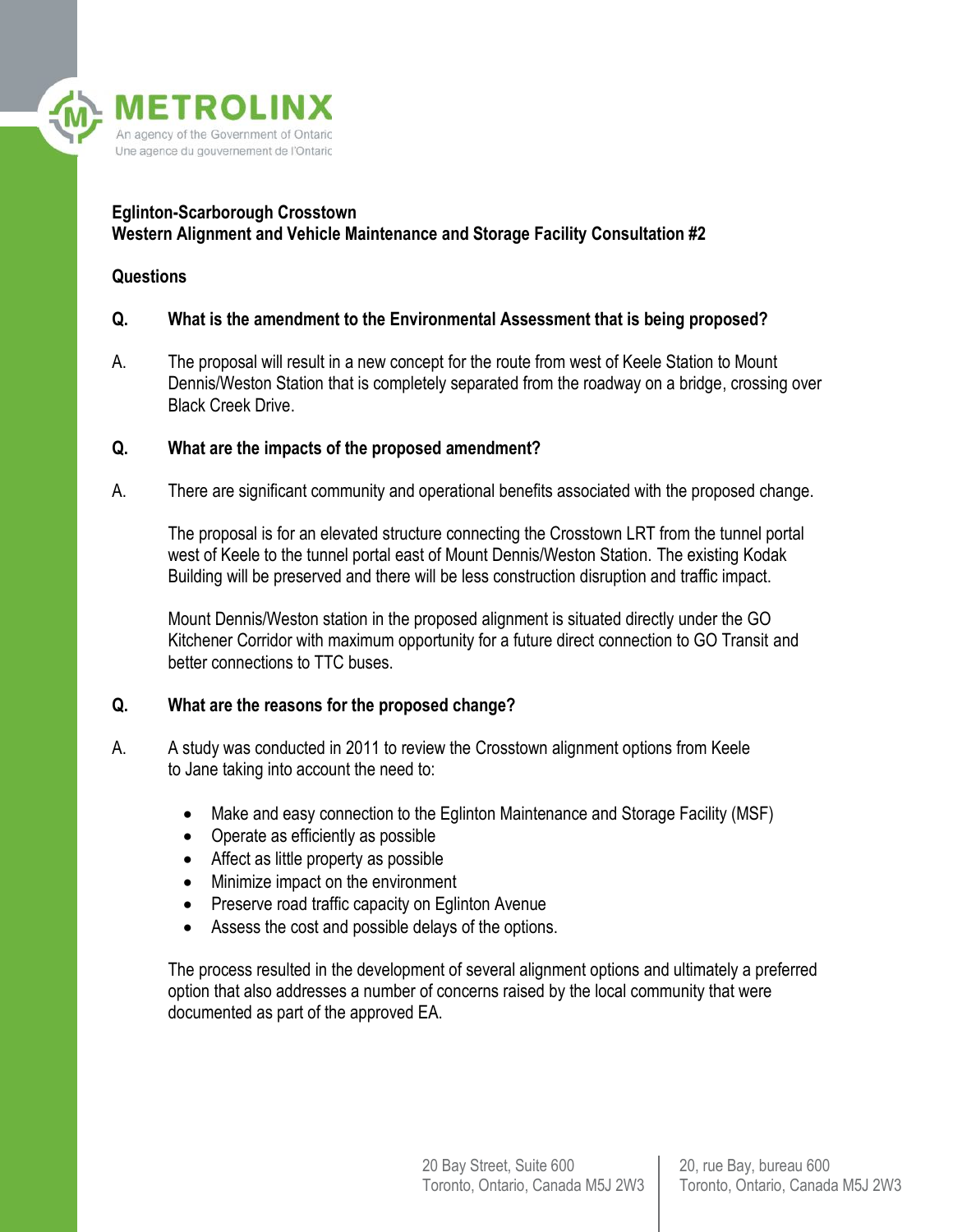#### **Q. What is a Maintenance and Storage Facility (MSF)?**

A. A Maintenance and Storage Facility (MSF) is a location where light rail vehicles will be maintained and stored when not in service. An MSF is similar to a carhouse or subway yard on existing Toronto lines but with modern equipment.

#### **Q. Why does the MSF consume nearly all of the former Kodak Lands?**

A. The MSF was sized to meet the requirement to maintain and store a sufficient number of vehicles (162) required to serve the entire Crosstown project from Pearson International Airport to Kennedy Station. The Metrolinx Big Move extends the Crosstown to the airport in the future and the MSF facility will protect for this expansion.

#### **Q. What bus facilities are needed?**

A. The current plan includes a 15-bay bus terminal at the Mt. Dennis Station adjacent to the MSF. Buses continuing westward along Eglinton will connect to the Crosstown at this terminal. Other bus routes that currently route to bring passengers to the University Subway line may also be rerouted to connect with the Crosstown at this point.

#### **Q. How many entrances will be provided at each underground station?**

A. The Mt. Dennis Station will include four station entrances – one on the west side of the GO Train tracks, one on the east side of the CP Rail tracks, one at the passenger pick-up and drop-off and one at the bus terminal. The entrances will be connected through underground walkways. Stair, escalators and elevators will be provided between the concourse level and the platform level.

#### **Q. What key decisions have been made? What decisions are open for comment?**

A. Metrolinx staff makes recommendations. Ultimately, the Metrolinx Board of Directors will make the 'final decision' on these matters. However, the rationale for recommending the proposal is being presented as the best way of achieving the planning objectives in this corridor.

All public comments will be considered and evaluated.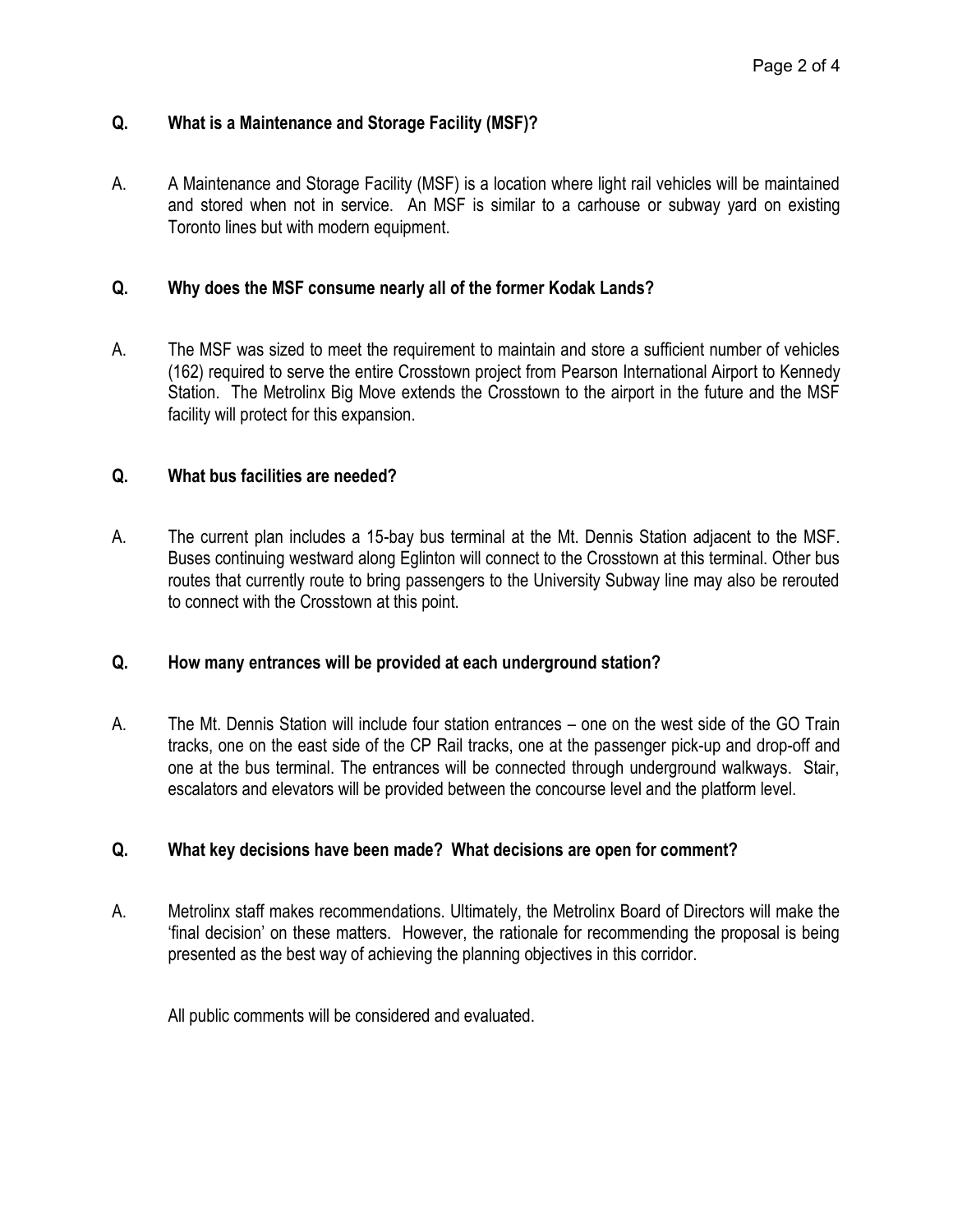#### **Q. When could construction start on these sections?**

A. The Jane Street to West Launch Section will be part of an Alternative Finance and Procurement (AFP) Request for Proposal (RFP) that will be issued in Summer 2013. Following selection of a contractor in 2014, design and construction of that section will commence. The entire line is scheduled to be open for service in 2020.

#### **Q. What happens after this round of Public Open Houses?**

A. Following the open houses and review of comments, there will be an opportunity to incorporate feedback. A formal public notice of addendum will then be issued. At that time, an Environmental Project Report will be made available for a 30 day review period on the project website: www.thecrosstown.ca and at specified locations in the Notice of Addendum.

In addition, the public will also have the opportunity to comment on-line (through www.thecrosstown.ca)

This is the final round of public consultations for the Transit Project Assessment. The study is scheduled for completion in early 2013.

#### **Q. Will Eglinton be narrowed to four lanes between Black Creek and Eglinton? Has this been discussed with the City of Toronto?**

A. Metrolinx is working with the City of Toronto on proposed changes to the road layout upon completion of the Crosstown transit project. Opportunities to give input on these planning decisions are available through the Mobility Hub Study and the Eglinton Connects study.

#### **Q. How is the mobility hub connected to the Eglinton Connects study?**

A. Metrolinx is working closely with the City's Eglinton Connects Planning Study and has provided close to \$2 million in funding for the study.

#### **Q. Why will there not be a station built at Jane?**

A. The first phase of the Crosstown will end at Weston Road, where the maintenance and storage facility is located. Ending the line at this location facilitates an efficient connection to a bus terminal and connection to GO Transit in the future.